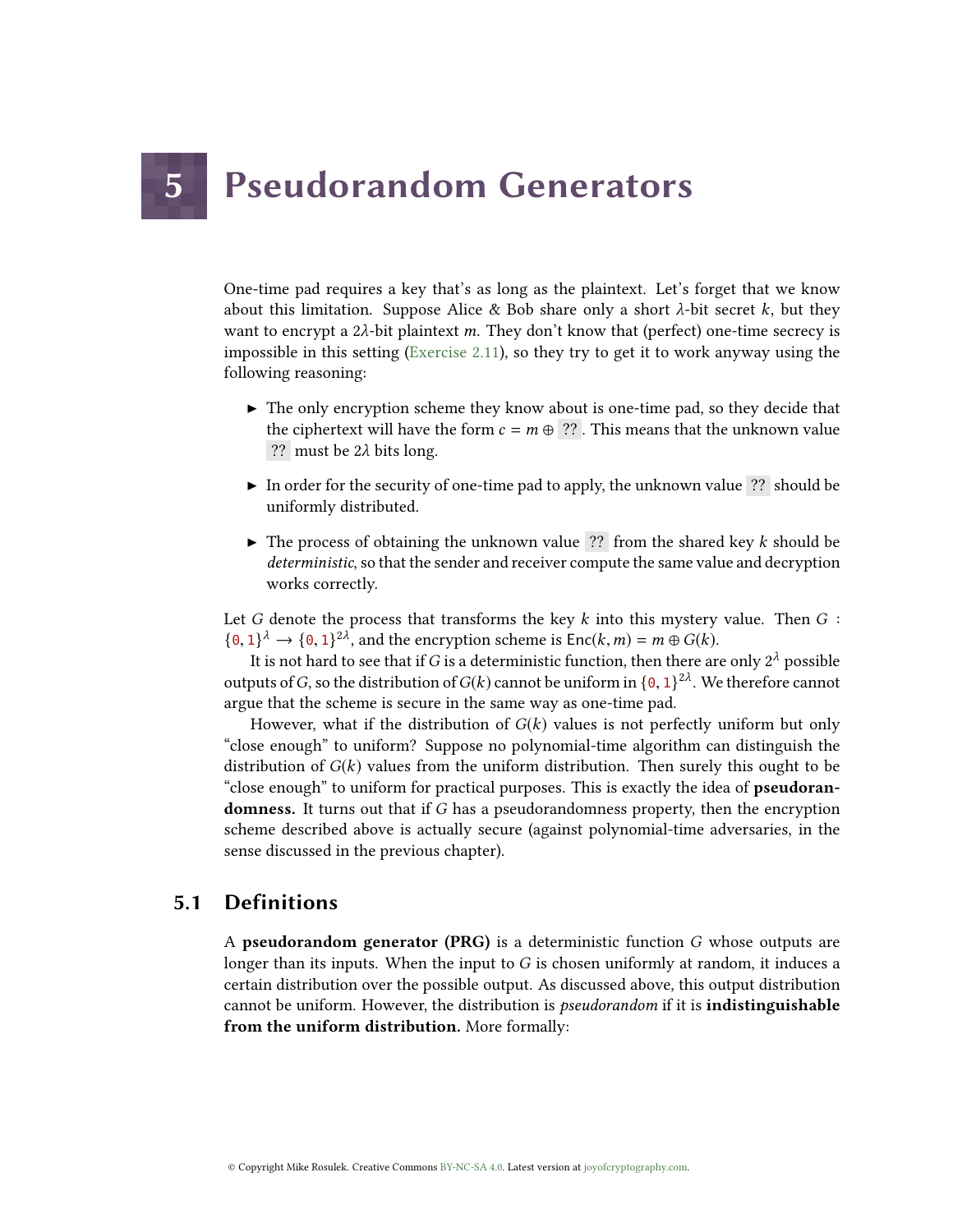Definition 5.1 (PRG security) Let  $G: \{0,1\}^{\lambda} \to \{0,1\}^{\lambda+\ell}$  be a deterministic function with  $\ell > 0$ . We say that G is a **secure**<br>**pseudoxandom generator (PPG)** if  $G \cong \mathcal{C}^G$  where pseudorandom generator (PRG) if  $\mathcal{L}^{G}_{\text{prg-real}} \approx \mathcal{L}^{G}_{\text{prg-random}}$ , where:

| prg-real                         | $L_{\text{prg-rand}}$                 |
|----------------------------------|---------------------------------------|
| QUERY():                         | $QUERY()$ :                           |
| $s \leftarrow \{0,1\}^{\lambda}$ | $r \leftarrow \{0,1\}^{\lambda+\ell}$ |
| return $G(s)$                    | return r                              |

The value  $\ell$  is called the **stretch** of the PRG. The input to the PRG is typically called a **seed**.

Below is an illustration of the distributions sampled by these libraries, for a length**doubling**  $(\ell = \lambda)$  PRG (not drawn to scale) :



 $\mathcal{L}_{\text{prg-real}}$  samples from distribution of red dots, by first sampling a uniform element of  $\{0,1\}^{\lambda}$  and performing the action of G on that value to get a red result in  $\{0,1\}^{2\lambda}$ . The other<br>library  $\mathcal{L}$  directly samples the uniform distribution on  $\{0,1\}^{2\lambda}$  (in green above) library  $\mathcal{L}_{\text{prg-rand}}$  directly samples the uniform distribution on  $\{0, 1\}^{2\lambda}$  (in green above).<br>To understand PPGs, you must simultaneously appreciate two ways to compare t

To understand PRGs, you must simultaneously appreciate two ways to compare the PRG's output distribution with the uniform distribution:

- From a *relative* perspective, the PRG's output distribution is tiny. Out of the  $2^{2\lambda}$ strings in  $\{0, 1\}^{2\lambda}$ , only  $2^{\lambda}$  are possible outputs of *G*. These strings make up a  $2^{\lambda}/2^{2\lambda} = 1/2^{\lambda}$  fraction of  $\{0, 1\}^{2\lambda}$  — a **negligible fraction!**
- From an *absolute* perspective, the PRG's output distribution is huge. There are  $2^{\lambda}$ possible outputs of G, which is an exponential amount!

The illustration above only captures the *relative* perspective (comparing the red dots to the entire extent of  $\{0, 1\}^{2\lambda}$ ), so it can lead to some misunderstanding. Just looking at this picture, it is hard to imagine how the two distributions could be indictinguishable. How picture, it is hard to imagine how the two distributions could be indistinguishable. How could a calling program *not* notice whether it's seeing the whole set or just a negligible fraction of the whole set? Well, if you run in polynomial-time in  $\lambda$ , then  $2^{\lambda}$  and  $2^{2\lambda}$  are both so enormous that it doesn't really matter that one is vastly bigger than the other both so enormous that it doesn't really matter that one is vastly bigger than the other. The relative sizes of the distribution don't really help distinguish, since it is not a viable strategy for the distinguisher to "measure" the size of the distribution it's sampling.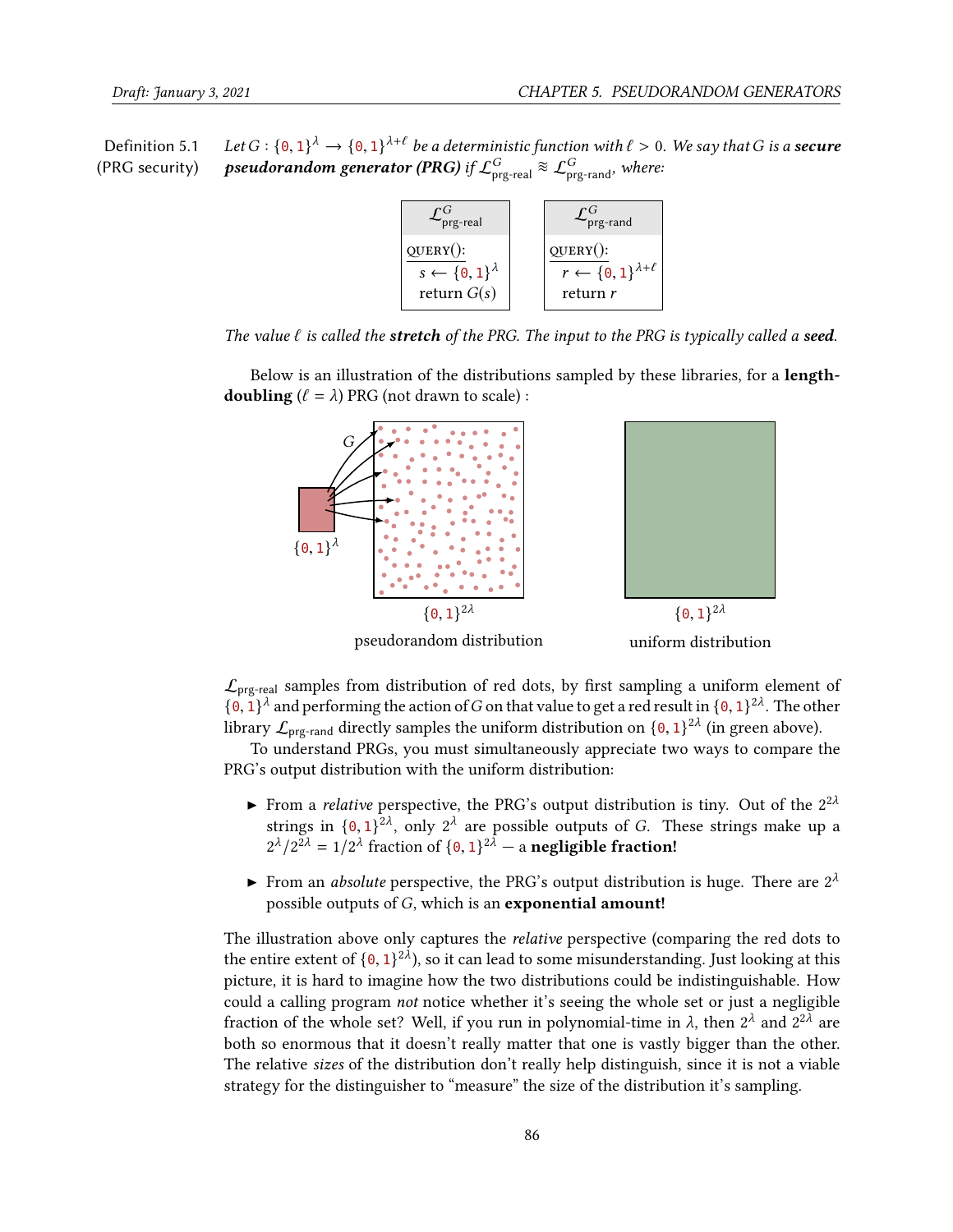Consider: there are about  $2^{75}$  molecules in a teaspoon of water, and about  $2^{2.75}$ molecules of water in Earth's oceans. Suppose you dump a teaspoon of water into the ocean and let things mix for a few thousand years. Even though the teaspoon accounts for only 1/2 $^{75}$  of the ocean's contents, that doesn't make it easy to keep track of all 2 $^{75}$  water molecules that originated in the teaspoon! If you are small enough to see individual water molecules, then a teaspoon of water looks as big as the ocean.

#### Discussion & Pitfalls

 $\triangleright$  Do not confuse the interface of a PRG (it takes in a seed as input) with the interface of the security libraries  $\mathcal{L}_{\text{prg-}\star}$  (their query subroutine doesn't take any input)! A PRG is indeed an algorithm into which you can feed any string you like. However, security is only guaranteed when the PRG is being used exactly as described in the security libraries  $-$  in particular, when the seed is chosen uniformly/secretly and not used for anything else.

Nothing prevents a user from putting an adversarially-chosen s into a PRG, or revealing a PRG seed to an adversary, etc. You just get no security guarantee from doing it, since it's not the situation reflected in the PRG security libraries.

- It doesn't really make sense to say that "0010110110 is a random string" or "0000000001 is a pseudorandom string." Randomness and pseudorandomness are properties of the process used to generate a string, not properties of the individual strings themselves. When we have a value  $z = G(s)$  where G is a PRG and s is chosen uniformly, you could say that z was "chosen pseudorandomly." You could say that the output of some process is a "pseudorandom distribution." But it is slightly sloppy (although common) to say that a string  $z$  "is pseudorandom".
- $\blacktriangleright$  There are common statistical tests you can run, which check whether some data has various properties that you would expect from a uniform distribution.<sup>[1](#page-2-0)</sup> For example, are there roughly an equal number of 0s and 1s? Does the substring 01010 occur with roughly the frequency I would expect? If I interpret the string as a series of points in the unit square  $[0, 1)^2$ , is it true that roughly  $\pi/4$  of them are within<br>Euclidean distance 1 of the origin? Euclidean distance 1 of the origin?

The definition of pseudorandomness is kind of a "master" definition that encompasses all of these statistical tests and more. After all, what is a statistical test, but a polynomial-time procedure that obtains samples from a distribution and outputs a yes/no decision? Pseudorandomness means that every statistical test that "passes" uniform data will also "pass" pseudorandomly generated data.

## 5.2 Pseudorandom Generators in Practice

You are probably expecting to now see at least one example of a secure PRG. Unfortunately, things are not so simple. We have no examples of secure PRGs! If it were possible to prove

<span id="page-2-0"></span><sup>&</sup>lt;sup>1</sup>For one list of such tests, see http://csrc.nist.gov/publications/nistpubs/800-22-rev1a/SP800-22rev1a.pdf.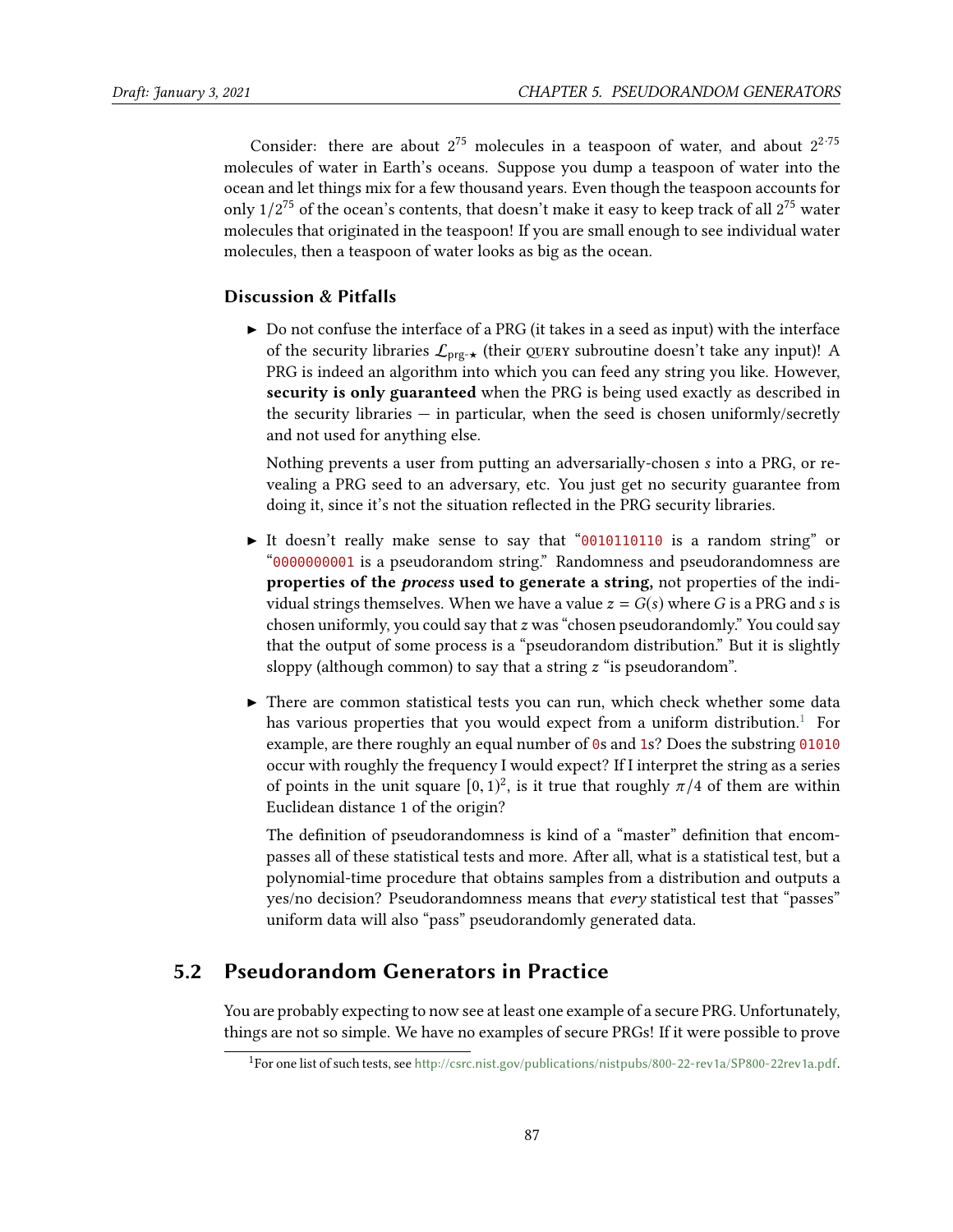that some function G is a secure PRG, it would resolve the famous P vs NP problem  $$ the most famous unsolved problem in computer science (and arguably, all of mathematics).

The next best thing that cryptographic research can offer are candidate PRGs, which are conjectured to be secure. The best examples of such PRGs are the ones that have been subjected to significant public scrutiny and resisted all attempts at attacks so far.

In fact, the entire rest of this book is based on cryptography that is only conjectured to be secure. How is this possible, given the book's stated focus on provable security? As you progress through the book, pay attention to how all of the provable security claims are *conditional*  $-$  if X is secure then Y is secure. You will be able to trace back through this web of implications and discover that there are only a small number of underlying cryptographic primitives whose security is merely conjectured (PRGs are one example of such a primitive). Everything else builds on these primitives in a provably secure way.

With that disclaimer out of the way, surely now you can be shown an example of a conjectured secure PRG, right? There are indeed some conjectured PRGs that are simple enough to show you at this point, but you won't find them in the book. The problem is that none of these PRG candidates are really used in practice. When you really need a PRG in practice, you would actually use a PRG that is built from something called a block cipher (which we won't see until [Chapter 6\)](#page--1-1). A block cipher is conceptually more complicated than a PRG, and can even be built from a PRG (in principle). That explains why this book starts with PRGs. In practice, a block cipher is just a more useful object, so that is what you would find easily available (even implemented with specialized CPU instructions in most CPUs). When we introduce block ciphers (and pseudorandom functions), we will discuss how they can be used to construct PRGs.

#### How NOT to Build a PRG

We can appreciate the challenges involved in building a PRG "from scratch" by first looking at an obvious idea for a PRG and understanding why it's insecure.

Example Let's focus on the case of a length-doubling PRG. It should take in  $\lambda$  bits and output 2 $\lambda$  bits. The output should look random when the input is sampled uniformly. A natural idea is for the candidate PRG to simply repeat the input twice. After all, if the input s is random, then  $s \parallel s$  is also random, too, right?



To understand why this PRG is insecure, first let me ask you whether the following strings look like they were sampled uniformly from  $\{0,1\}^8$ :

```
11011101, 01010101, 01110111, 01000100, · · ·
```
Do you see any patterns? Every string has its first half equal to its second half. That is a conspicuous pattern because it is relatively rare for a uniformly chosen string to have this property.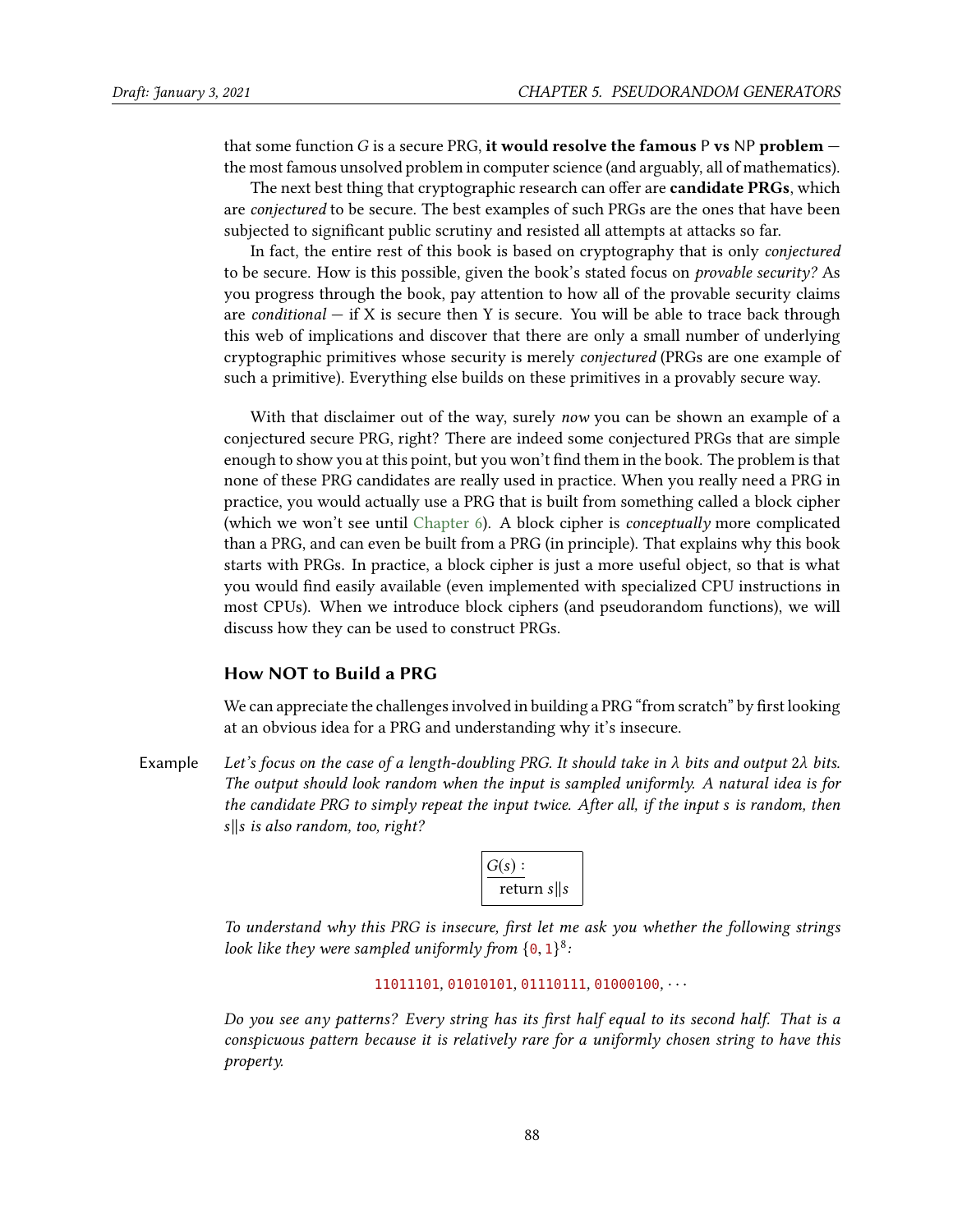Of course, this is exactly what is wrong with this simplistic PRG G defined above. Every output of G has equal first/second halves. But it is rare for uniformly sampled strings to have this property. We can formalize this observation as an attack against the PRG-security of G:

$$
\mathcal{A}
$$
  
x||y :=  $\text{QUERV}()$   
return  $x = y$ 

The first line means to obtain the result of QUERY and set its first half to be the string x and its second half to be y. This calling program simply checks whether the output of QUERY has equal halves.

To complete the attack, we must show that this calling program has non-negligible bias distinguishing the  $\mathcal{L}_{\text{prg-}\star}$  libraries.

 $\blacktriangleright$  When linked to  $\mathcal{L}_{\text{prg-real}}$ , the calling program receives outputs of G, which always have matching first/second halves. So Pr[ $\mathcal{A} \circ \mathcal{L}_{pre\text{-real}}^G \Rightarrow 1$ ] = 1. Below we have filled in  $\mathcal{L}_{\text{prg-real}}$  with the details of our G algorithm:

|                                     | prg-real                                                         |
|-------------------------------------|------------------------------------------------------------------|
| $x  y := QUERT()$<br>return $x = y$ | $QUERY()$ :<br>$s \leftarrow \{0,1\}^{\lambda}$<br>return $s  s$ |

 $\triangleright$  When linked to  $\mathcal{L}_{\text{prg-rand}}$ , the calling program receives uniform samples from  $\{0, 1\}^{2\lambda}$ .

| $\mathcal{A}$                     | $\mathcal{L}_{\text{prg-rand}}^G$  |
|-----------------------------------|------------------------------------|
| $x \parallel y := \text{QUERV}()$ | $\text{QUERV}()$                   |
| return $x \stackrel{?}{=} y$      | $r \leftarrow \{0, 1\}^{2\lambda}$ |
| return $r$                        |                                    |

A outputs 1 whenever we sample a string from  $\{0,1\}^{2\lambda}$  with equal first/second halves.<br>What exactly is the probability of this happening? There are several ways to see that What exactly is the probability of this happening? There are several ways to see that the probability is  $1/2^{\lambda}$  (this is like asking the probability of rolling doubles with two dice, but each die has  $2^{\lambda}$  sides instead of 6). Therefore,  $Pr[\mathcal{A} \circ \mathcal{L}_{pre\text{-rand}}^G \Rightarrow 1] = 1/2^{\lambda}$ .

The advantage of this adversary is  $1 - 1/2^{\lambda}$  which is certainly non-negligible  $-$  it does not even approach 0 as  $\lambda$  grows. This shows that G is not a secure PRG.

This example illustrates how randomness/pseudorandomness is a property of the entire process, not of individual strings. If you take a string of 1s and concatenate it with another string of 1s, you get a long string of 1s. "Containing only 1s" is a property of individual strings. If you take a "random string" and concatenate it with another "random string," you might not get a "random long string." Being random is not a property of an individual string, but of the entire process that generates it.

Outputs from this  $G$  have equal first/second halves, which is an obvious pattern. The challenge of desiging a secure PRG is that its outputs must have no discernable pattern! Any pattern will lead to an attack similar to the one shown above.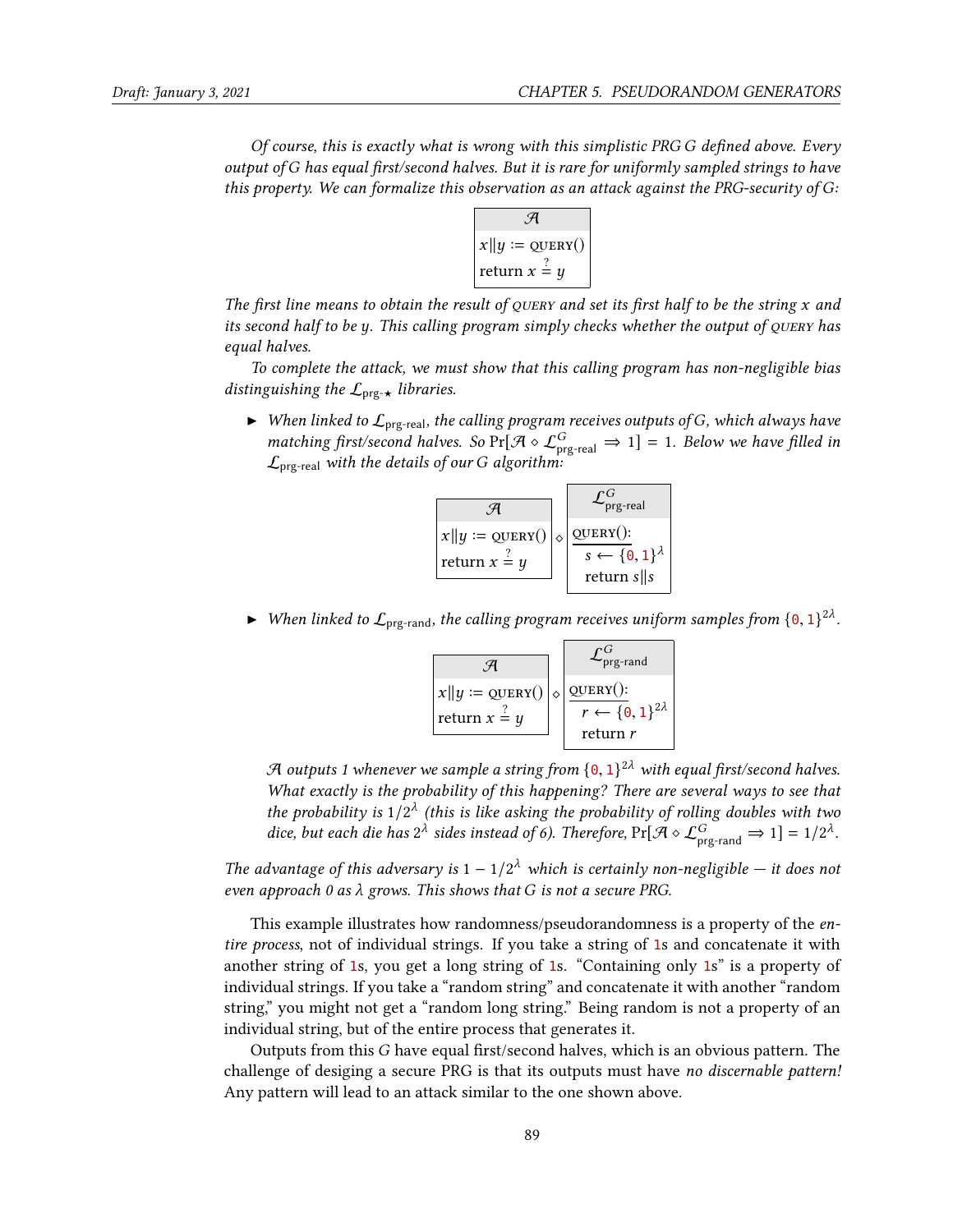#### Related Concept: Random Number Generation

The security of a PRG requires the seed to be chosen uniformly. In practice, the seed has to come from somewhere. Generally a source of "randomness" is provided by the hardware or operating system, and the process that generates these random bits is (confusingly) called a random number generator (RNG).

In this course we won't cover low-level random number generation, but merely point out what makes it different than the PRGs that we study:

- $\blacktriangleright$  The job of a PRG is to take a small amount of "ideal" (in other words, uniform) randomness and extend it.
- $\triangleright$  By contrast, an RNG usually takes many inputs over time and maintains an internal state. These inputs are often from physical/hardware sources. While these inputs are "noisy" in some sense, it is hard to imagine that they would be statistically *uni*form. So the job of the RNG is to "refine" (sometimes many) sources of noisy data into uniform outputs.

## 5.3 Application: Shorter Keys in One-Time-Secret Encryption

<span id="page-5-1"></span>We revisit the motivating example from the beginning of this chapter. Alice  $\&$  Bob share only a  $\lambda$ -bit key but want to encrypt a message of length  $\lambda + \ell$ . The main idea is to expand the key k into a longer string using a PRG G, and use the result as a one-time pad on the (longer) plaintext. More precisely, let  $G: \{0,1\}^{\lambda} \to \{0,1\}^{\lambda+\ell}$  be a PRG, and define the following encryption scheme: following encryption scheme:

Construction 5.2 (Pseudo-OTP)

<span id="page-5-0"></span>

| $\mathcal{K} = \{0,1\}^{\lambda}$ | KeyGen:                    | $Enc(k, m)$ :          | $Dec(k, c)$ :          |  |
|-----------------------------------|----------------------------|------------------------|------------------------|--|
| $M = \{0, 1\}^{\lambda + \ell}$   | $k \leftarrow \mathcal{K}$ | return $G(k) \oplus m$ | return $G(k) \oplus c$ |  |
| $C = \{0, 1\}^{\lambda + \ell}$   | return $k$                 |                        |                        |  |

The resulting scheme will not have (perfect) one-time secrecy. That is, encryptions of  $m<sub>L</sub>$  and  $m<sub>R</sub>$  will not be identically distributed in general. However, the distributions will be *indistinguishable* if  $G$  is a secure PRG. The precise flavor of security obtained by this construction is the following.

Definition 5.3 Let  $\Sigma$  be an encryption scheme, and let  $\mathcal{L}_{\text{old}}^{\Sigma}$ <br>repeated below for convenience). Then  $\Sigma$  has  $\frac{\Sigma}{\rm{ots-L}}$  and  $\mathcal{L}^{\Sigma}_{\rm{ots-R}}$  be defined as in Definition 2.6 (and repeated below for convenience). Then  $\Sigma$  has (computational) one-time secrecy if  $\mathcal{L}_{\text{ots-} }^{\Sigma} \approx$ <br> $\Gamma^{\Sigma}$  That is if for all polynomial-time distinguishers  $\mathcal{L}_{\text{avg}}$  baye  $\Pr[\mathcal{A} \wedge \Gamma^{\Sigma} \to 1] \sim$  $\mathcal{L}^\Sigma_{\rm{ots}\,R}$ . That is, if for all polynomial-time distinguishers A, we have  ${\rm Pr}[\mathcal{A}\diamond\mathcal{L}^\Sigma_{\rm{ots}\,L}\Rightarrow 1]\approx$  $Pr[\mathcal{A} \diamond \mathcal{L}_{\text{ots-R}}^{\Sigma} \Rightarrow 1].$ 

| EAVESDROP $(m_L, m_R \in \Sigma \mathcal{M})$ : | EAVESDROP $(m_L, m_R \in \Sigma \mathcal{M})$ : |
|-------------------------------------------------|-------------------------------------------------|
| $k \leftarrow \Sigma$ . Key Gen                 | $k \leftarrow \Sigma$ .KeyGen                   |
| $c \leftarrow \Sigma$ . Enc $(k, m_L)$          | $c \leftarrow \Sigma$ . Enc $(k, m_R)$          |
| return c                                        | return c                                        |
|                                                 |                                                 |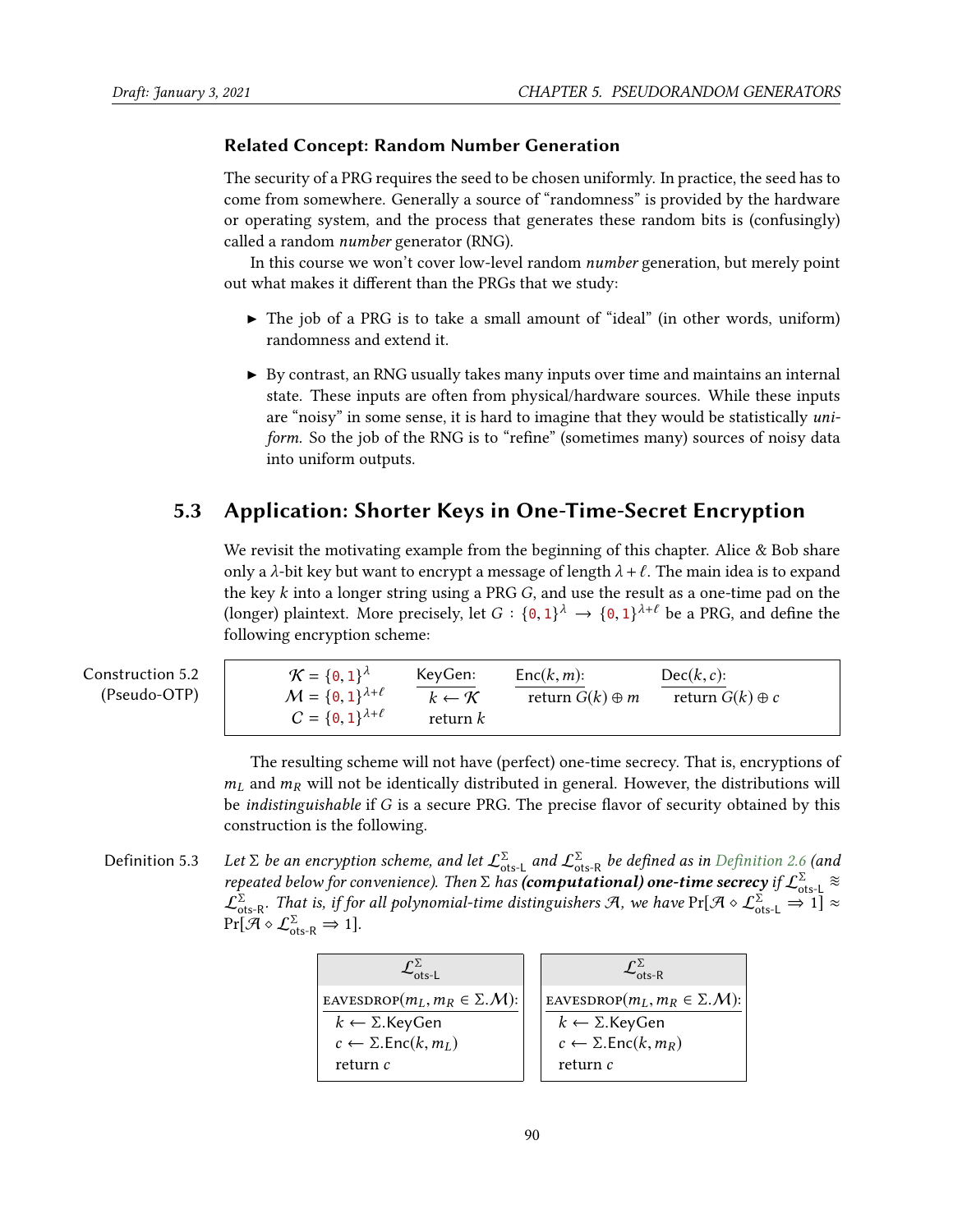This is essentially the same as Definition 2.6, except we are using  $\approx$  (indistinguishability) instead of  $\equiv$  (interchangeability).

- Claim 5.4 Let pOTP denote [Construction 5.2.](#page-5-0) If pOTP is instantiated using a secure PRG G then pOTP has computational one-time secrecy.
	- Proof We must show that  $\mathcal{L}_{\text{ots-l}}^{\text{pOTP}}$ <sup>pOTP</sup>  $\approx \mathcal{L}_{\rm{ots-R}}^{\rm{pOTP}}$ . As usual, we will proceed using a sequence of hybrids that begins at  $\mathcal{L}_{\text{ots-L}}^{\text{porp}}$  and ends at  $\mathcal{L}_{\text{ots-R}}^{\text{porp}}$ . For each hybrid library, we will demonstrate that it is indistinguishable from the previous one. Note that we are allowed to use the fact that G is a secure PRG. In practical terms, this means that if we can express some hybrid library in terms of  $\mathcal{L}^G_{\text{pre-real}}$  (one of the libraries in the PRG security definition), we can replace it with its counterpart  $\mathcal{L}_{\text{pr-}z}^G$  (or vice-versa). The PRG security of G says that such a change will be indistinguishable.



The starting point is  $\mathcal{L}_{\text{ots-L}}^{\text{pOTP}}$  , shown here with the details of pOTP filled in.

The first hybrid step is to factor out the computations involving G, in terms of the  $\mathcal{L}^{G}_{\mathsf{pre}\text{-real}}$  library.

From the PRG security of *G*, we may re-<br>place the instance of  $\mathcal{L}^G_{\text{pr}g\text{-} \text{real}}$  with  $\mathcal{L}^G_{\text{pr}g\text{-} \text{rand}}$ . The resulting hybrid library  $\mathcal{L}_{\text{hyb-2}}$  is indistinguishable from the previous one.

A subroutine has been inlined. Note that the resulting library is precisely  $\mathcal{L}^{\text{OTP}}_{\text{ots-L}}$  involving standard one-time pad on plaintexts of size  $\lambda + \ell$ . We have essentially proven that pOTP is indistinguishable from standard OTP, and therefore we can apply the security of OTP.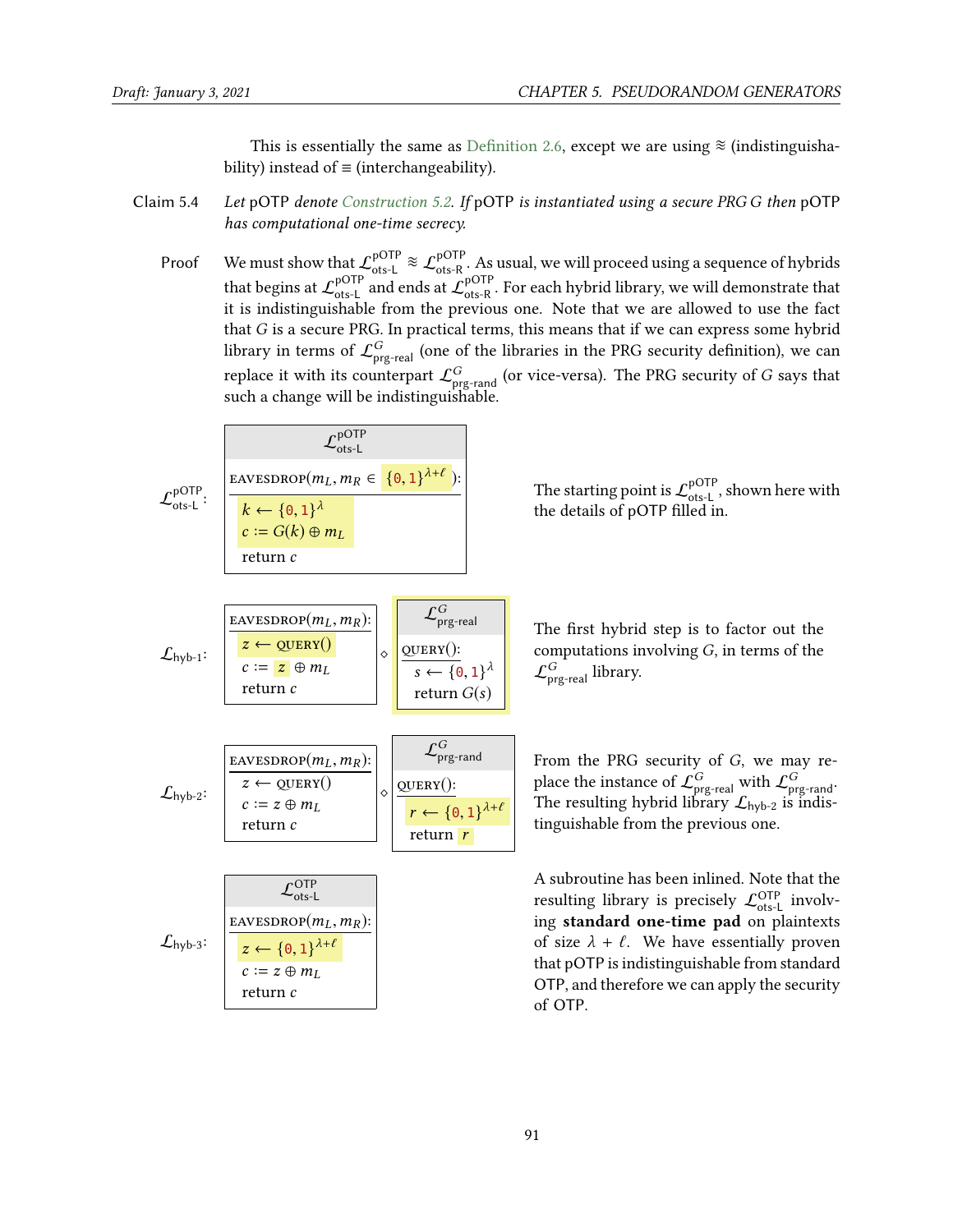$$
\mathcal{L}_{\text{hyb-4}}:\n\begin{array}{c}\n\mathcal{L}_{\text{ots-R}}^{\text{OTP}} \\
\text{EAVESDROP}(m_L, m_R):\n\hline\nz \leftarrow \{0, 1\}^{\lambda + \ell} \\
c := z \oplus \frac{m_R}{\text{return } c}\n\end{array}
$$

The (perfect) one-time secrecy of  $r$ OTP allows us to replace  $\mathcal{L}_{\text{ots}}^{\text{OTP}}$  with  $\mathcal{L}_{\text{ots}}^{\text{OTP}}$ ; they are interchangeable.

The rest of the proof is essentially a "mirror image" of the previous steps, in which we perform the same steps but in reverse (and with  $m_R$  being used instead of  $m_L$ ).



Summarizing, we showed a sequence of hybrid libraries satisfying the following:

$$
\mathcal{L}_{\text{ots-L}}^{\text{pOTP}}\equiv \mathcal{L}_{\text{hyb-1}}\approx \mathcal{L}_{\text{hyb-2}}\equiv \mathcal{L}_{\text{hyb-3}}\equiv \mathcal{L}_{\text{hyb-4}}\equiv \mathcal{L}_{\text{hyb-5}}\approx \mathcal{L}_{\text{hyb-6}}\equiv \mathcal{L}_{\text{ots-R}}^{\text{pOTP}}.
$$

Hence,  $\mathcal{L}_{\textrm{ots-l}}^{\textrm{pOTP}}$  $p^{OTP}$  ≋  $\mathcal{L}_{\text{ots-R}}^{pOTP}$ , and pOTP has (computational) one-time secrecy.  $\blacksquare$ 

## 5.4 Extending the Stretch of a PRG

The stretch of a PRG measures how much longer its output is than its input. Can we use a PRG with small stretch to construct a PRG with larger stretch? The answer is yes, but only if you do it the right way!

## Two Approaches to Increase Stretch

Suppose  $G: \{0,1\}^{\lambda} \to \{0,1\}^{2\lambda}$  is a length-doubling PRG (*i.e.*, a PRG with stretch  $\lambda$ ). Below are two ideas for constructing a PRG with longer stretch: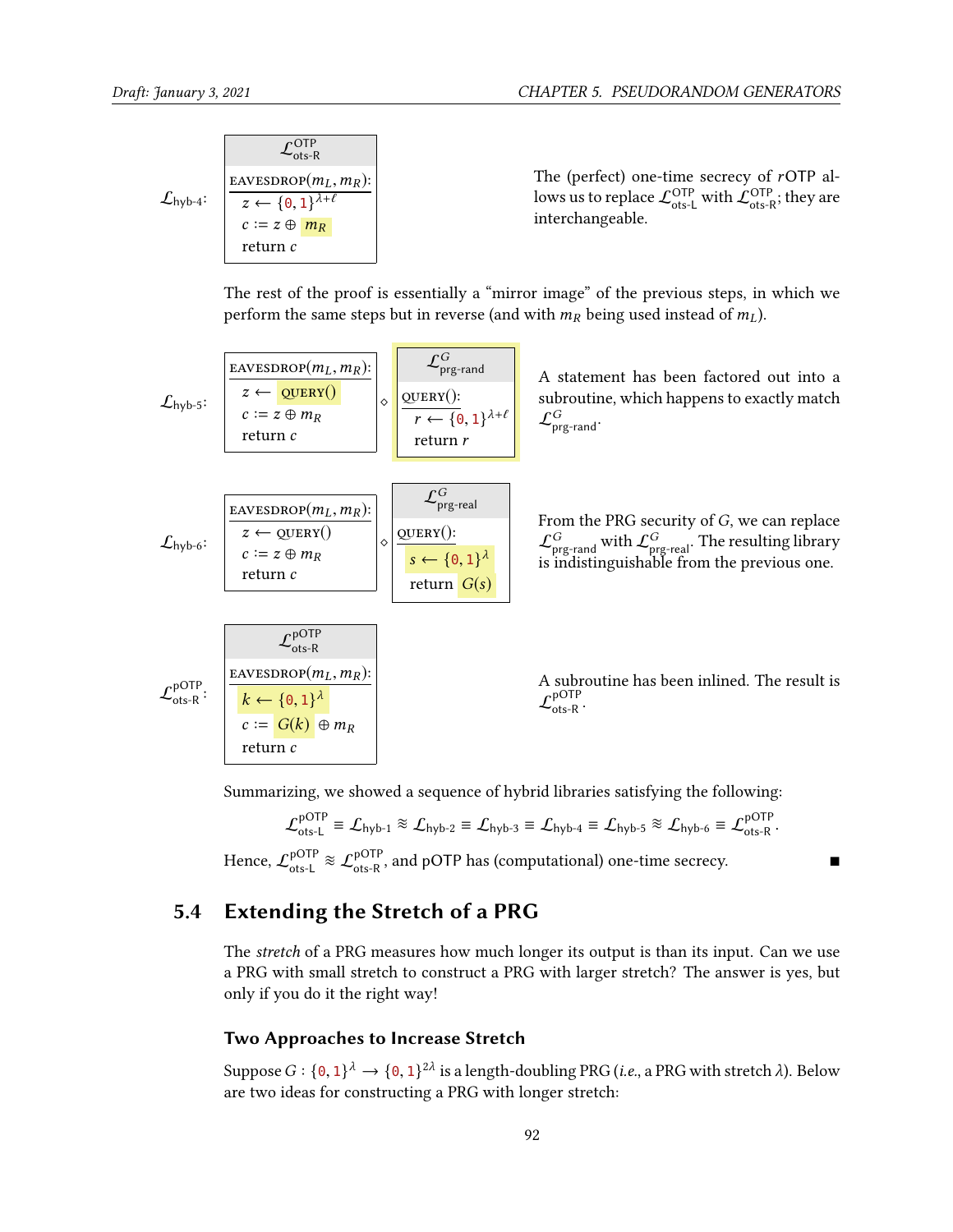

Although the constructions are similar, only one of them is secure. Before reading any further, can you guess which of  $H_1, H_2$  is a secure PRG and which is insecure? By carefully comparing these two approaches, I hope you develop a better understanding of the PRG security definition.

#### A Security Proof

I think it's helpful to illustrate the "stragey" of security proofs by starting from the desired conclusion and working backwards. What better way to do this than as a Socratic dialogue in the style of Galileo?<sup>[2](#page-8-0)</sup>

SALVIATI: I'm sure that  $H_1$  is the secure PRG.

- Simplicio: If I understand the security denition for PRGs correctly, you mean that the output of  $H_1$  looks indistinguishable from uniform, when the input to  $H_1$  is uniform. Why do you say that?
- SALVIATI: Simple!  $H_1$ 's output consists of segments called x, u, and v. Each of these are outputs of G, and since G itself is a PRG its outputs look uniform.
- Simplicio: I wish I had your boldness, Salviati. I myself am more cautious. IfG is a secure PRG, then its outputs are indeed indistinguishable from uniform, but surely only when its input is uniform! Are you so sure that's the case here?
- SALVIATI: You raise a good point, Simplicio. In these endeavors it is always preferable to err on the side of caution. When we want to claim that  $H_1$  is a secure PRG, we consider the nature of its outputs when its seed s is uniform. Since  $H_1$  sends that seed s directly into G, your concern is addressed.
- SIMPLICIO: Yes, I can see how in the expression  $x||y := G(s)$  the input to G is uniform, and so its outputs  $x$  and  $y$  are indistinguishable from random. Since  $x$  is part of  $H_1$ 's output, we are making progress towards showing that the entire output of  $H_1$  is indistinguishable from random! However, the output of  $H_1$  also contains terms u and v. When I examine how they are generated, as  $u||v := G(y)$ , I become concerned again. Surely  $y$  is not uniform, so I see no way to apply the security if G!

<span id="page-8-0"></span><sup>2</sup>Don't answer that.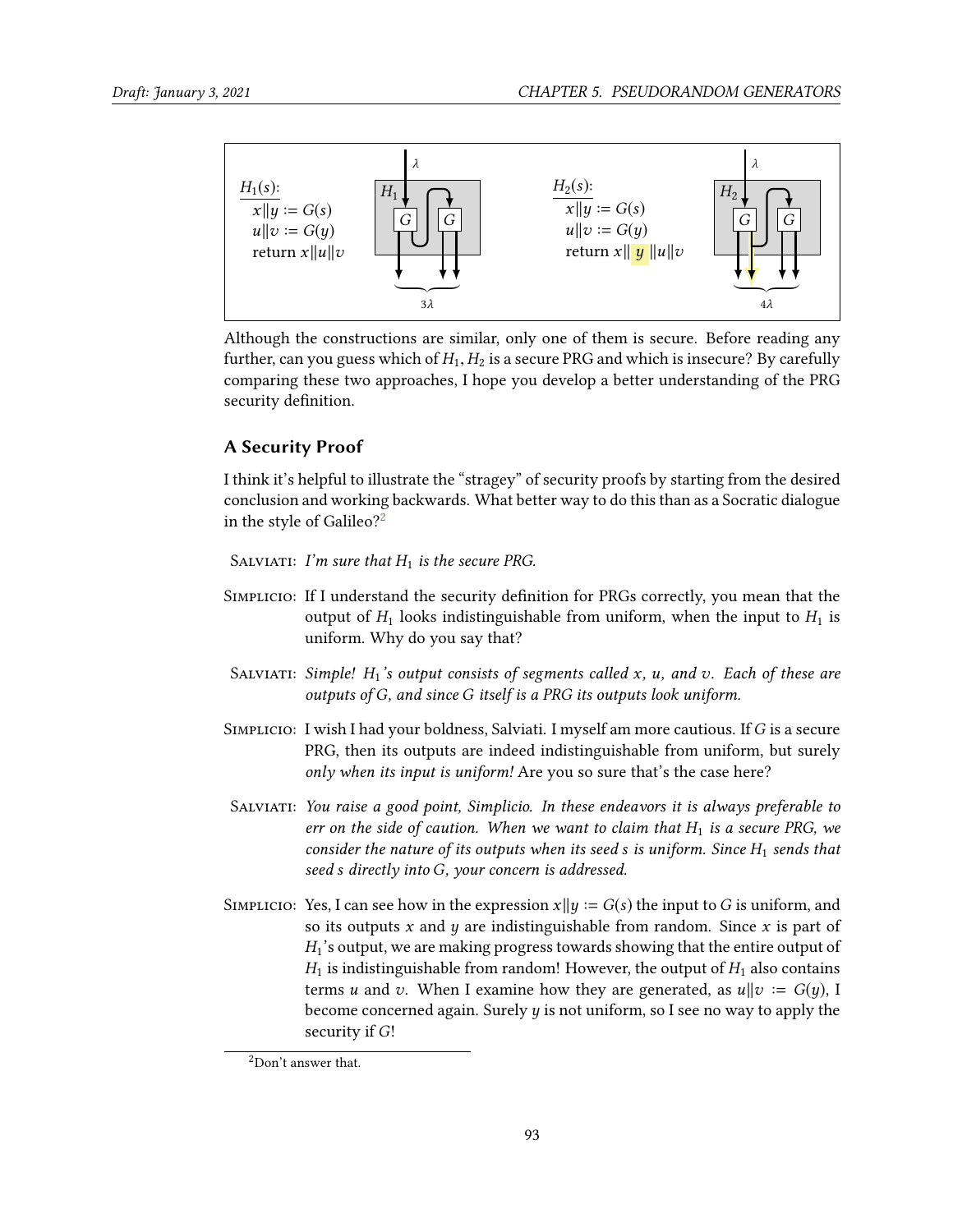- SALVIATI: Oh, bless your heart. The answer could not be any more obvious! It is true that y is not uniformly distributed. But did you not just convince yourself that y is indistinguishable from uniform? Should that suffice?
- Simplicio: Incredible! I believe I understand now. Let me try to summarize: We suppose the input s to  $H_1$  is chosen uniformly, and examine what happens to  $H_1$ 's outputs. In the expression  $x||y := G(s)$ , the input to G is uniform, and thus x and  $y$  are indistinguishable from uniform. Now, considering the expression  $u||v := G(y)$ , the result is indistinguishable from a scenario in which y is truly uniform. But if  $y$  were truly uniform, those outputs  $u$  and  $v$  would be indistinguishable from uniform! Altogether, x, u, and v (the outputs of  $H_1$ ) are each indistinguishable from uniform!

I hope that was as fun for you as it was for me. $3$  The formal security proof and its sequence of hybrids will follow the outline given in Simplicio's summary. We start by applying the PRG security definition to the first call to  $G$ , and replace its outputs with truly uniform values. After this change, the input to the second call to G becomes uniform, allowing us to apply the PRG security definition again.

- <span id="page-9-1"></span>Claim 5.5 If G is a secure length-doubling PRG, then  $H_1$  (defined above) is a secure (length-tripling) PRG.
	- Proof One of the trickier aspects of this proof is that we are using a secure PRG G to prove the security of another PRG  $H_1$ . That means both  $\mathcal{L}_{\text{pr}_s}^{H_1}$  and  $\mathcal{L}_{\text{pr}_s}^G$  will appear in this proof. Both libraries/interfaces have a subroutine parmed "ourpy" and we will reparme proof. Both libraries/interfaces have a subroutine named "QUERY", and we will rename these subroutines  $\text{QUERY}_{H_1}$  and  $\text{QUERY}_G$  to disambiguate.

We want to show that  $\mathcal{L}^{H_1}_{\text{prg-real}} \approx \mathcal{L}^{H_1}_{\text{prg-random}}$ . As usual, we do so with a hybrid sequence. Since we assume that G is a secure PRG, we are allowed to use the fact that  $\mathcal{L}^G_{\text{prg-real}} \approx$  $\mathcal{L}^G_{\text{prg-rand}}$ .

 $\mathcal{L}^H_{\text{\rm{pre-real}}}\colon$  $\mathcal{L}$  $H_1$ nro prg-real  $\frac{\text{QUERY}_{H_1}()}{\sqrt{2}}$  $s \leftarrow \{0,1\}^{\lambda}$ <br> $x \parallel u := G(s)$  $x||y := G(s)$ <br> $y||z| := G(y)$  $u||v := G(y)$ <br>return x||u|| )  $H_1(s)$ return  $x||u||v$ 

| QUERY $_{H_1}$ ():  |   | prg-real                         |
|---------------------|---|----------------------------------|
| $x  y := QUERY_G()$ | ♦ | QUERY <sub>G</sub> $():$         |
| $u  v := G(y)$      |   | $s \leftarrow \{0,1\}^{\lambda}$ |
| return $x  u  v$    |   | return $G(s)$                    |
|                     |   |                                  |

The starting point is  $\mathcal{L}^{H_1}_{\text{prg-real}},$  shown here with the details of  $H_1$  filled in.

The first invocation of  $G$  has been factored out into a subroutine. The resulting hybrid library includes an instance of  $\mathcal{L}^G_{\mathsf{pre}\text{-} \mathsf{real}}.$ 

<span id="page-9-0"></span>return G(s) 3 If you're wondering what the hell just happened: In Galileo's 1632 book Dialogue Concerning the Two Chief World Systems, he lays out the arguments for heliocentrism using a dialog between Salviati (who advocated the heliocentric model) and Simplicio (who believed the geocentric model).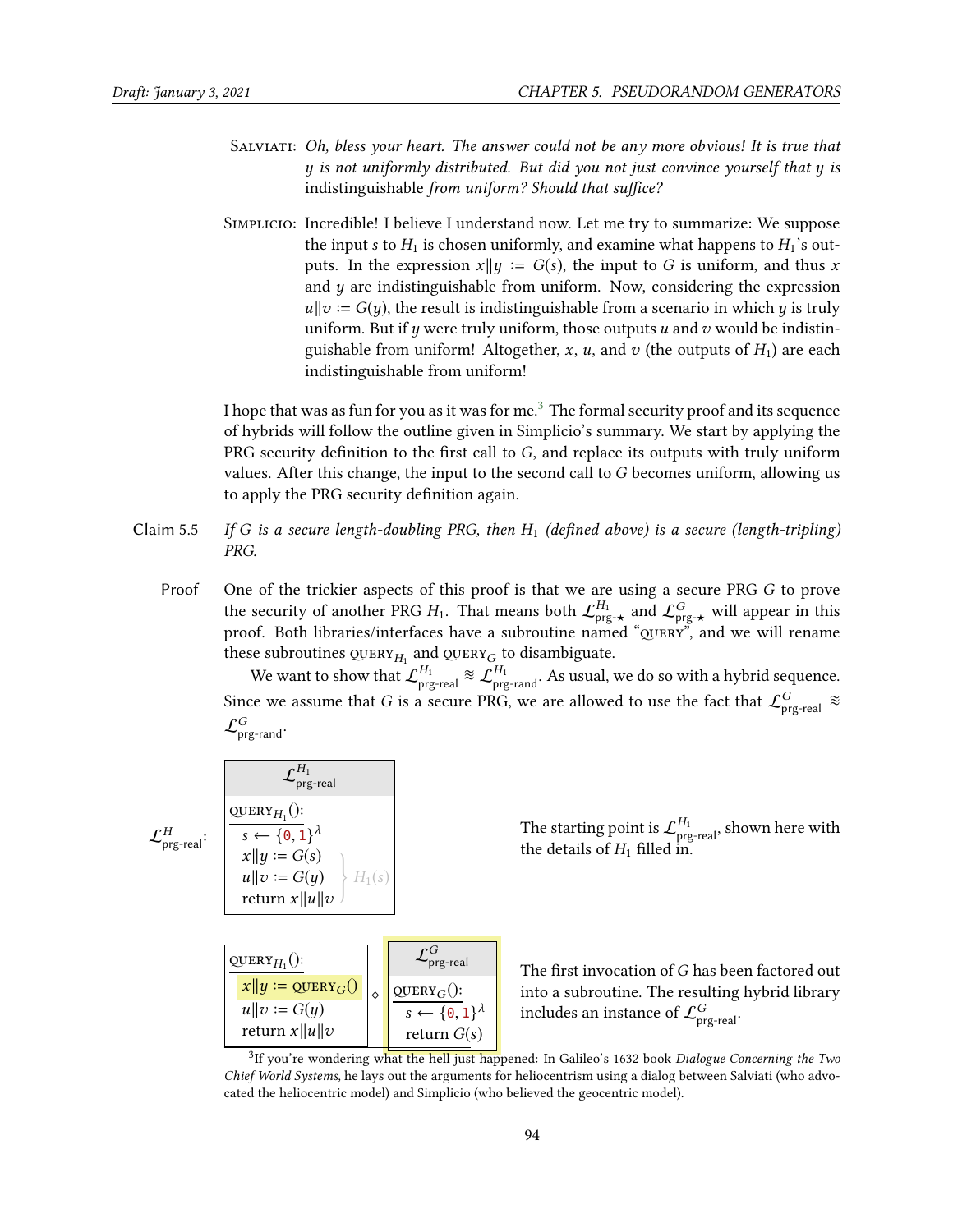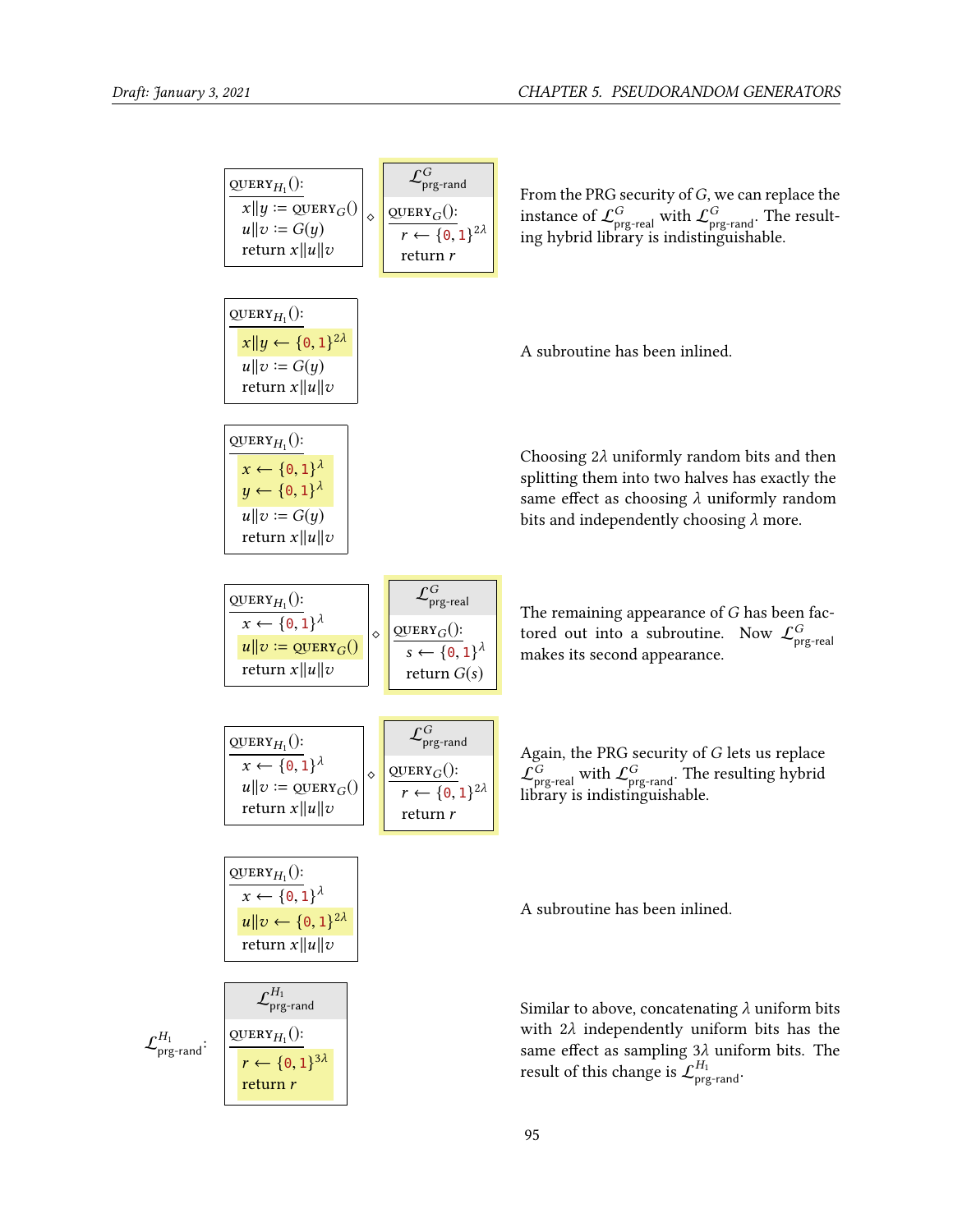Through this sequence of hybrid libraries, we showed that:

$$
\mathcal{L}_{\text{prg-real}}^{H_1} \equiv \mathcal{L}_{\text{hyb-1}} \approx \mathcal{L}_{\text{hyb-2}} \equiv \mathcal{L}_{\text{hyb-3}} \equiv \mathcal{L}_{\text{hyb-4}} \equiv \mathcal{L}_{\text{hyb-5}} \approx \mathcal{L}_{\text{hyb-6}} \equiv \mathcal{L}_{\text{hyb-7}} \equiv \mathcal{L}_{\text{prg-random}}^{H_1}.
$$

Hence,  $H_1$  is a secure PRG.

#### Where the Proof Breaks Down for  $H_2$

The only difference between  $H_1$  and  $H_2$  is that the variable  $y$  is included in the output. How does that minor change affect the reasoning that we applied to  $H_1$ ?

| $H_2(s)$ :          |
|---------------------|
| $x  y := G(s)$      |
| $u  v := G(y)$      |
| return $x  y  u  v$ |

We argued that outputs u and v are indistinguishable from uniform since its input  $y$  is also indistinguishable from random. But it's not quite so simple: A PRG's output is indistinguishable from random if  $(1)$  its seed is uniform, and  $(2)$  the seed is not used for anything else! This construction  $H_2$  violates condition (2) because it includes the "seed" y in the output.

We can see this idea reflected in the formal PRG definition. In  $\mathcal{L}_{prgr}$ -real, the seed s is chosen uniformly, given as input to  $G$ , and then goes out of scope! If we try to reproduce the security proof for  $H_1$  with  $H_2$  instead, we'll get stuck when we are trying to factor out the second call to G in terms of  $\mathcal{L}_{\text{prg-real}}$ :



scope error!  $y$  undefined

We are trying to factor out the two highlighted lines into a separate library, renaming  $y$ into s in the process. But s can only exist inside the private scope of the new library, while there still exists a "dangling reference"  $y$  in the original library.

Speaking more generally about PRGs, suppose we have a call to G somewhere and want to argue that its outputs are pseudorandom. We can only express this call to G in terms of  $\mathcal{L}_{\text{prg-real}}^G$  if the input to G is uniform and is used nowhere else. That's not true here – we can't express one of the calls to G in terms of  $\mathcal{L}^G_{\text{prg-real}}$ , so we can't be sure that the outputs of that call to G look random the outputs of that call to G look random.

These subtle issues are not limited to PRGs. Every hybrid security proof in this course includes steps where we factor out some statements in terms of some pre-existing library. Don't take these steps for granted! They will fail (often because of scoping issues) if the construction isn't using the building block correctly. You should always treat such "factoring out" steps as "sanity checks" for your proof.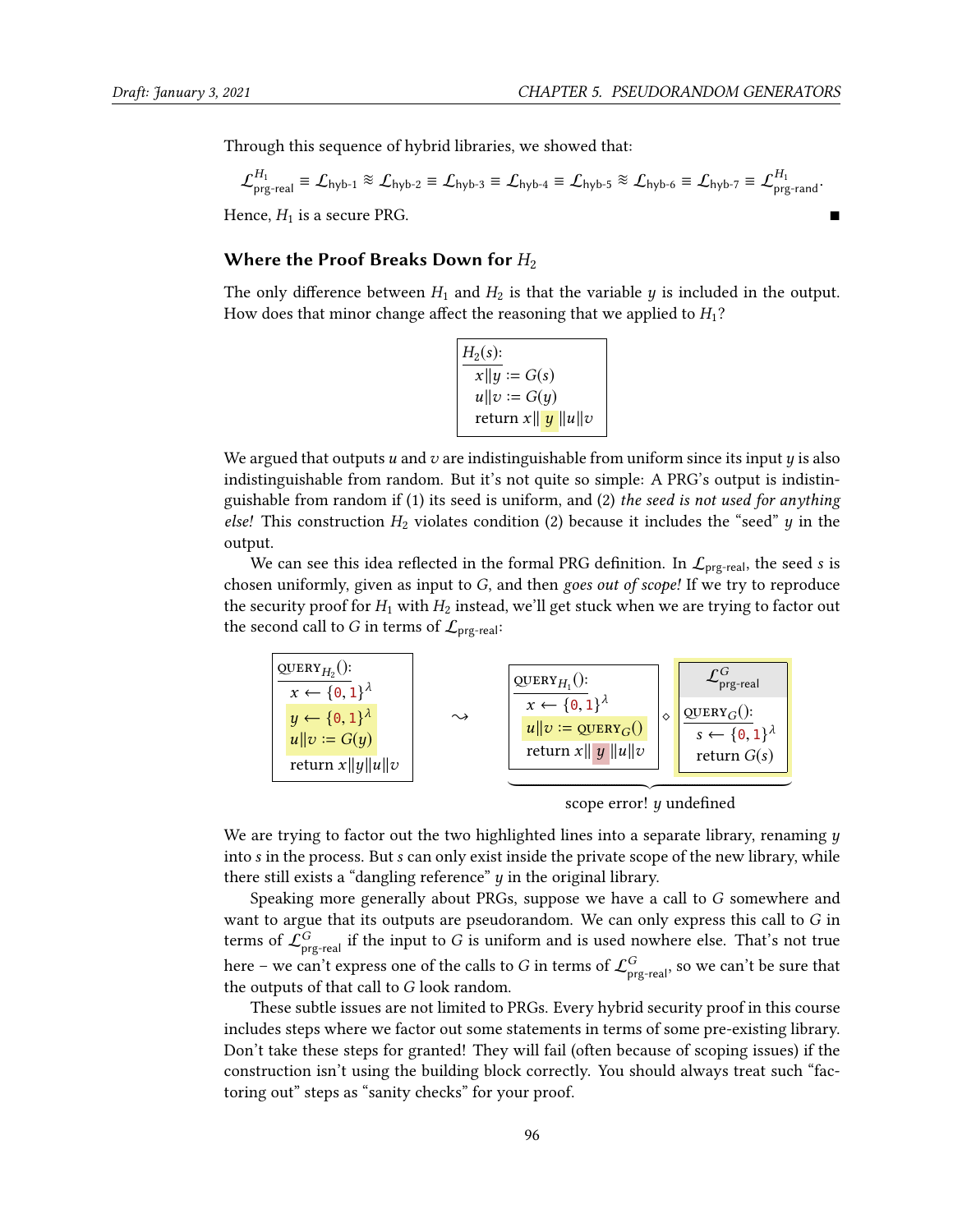#### A Concrete Attack on  $H_2$

So far, we've only demonstrated that we get stuck when trying to prove the security of  $H_2$ . But that doesn't necessarily mean that  $H_2$  is insecure – it could mean that we're just not clever enough to see a different security proof. To show that  $H_2$  is actually insecure, we must demonstrate a successful distinguishing attack.

Attacking a PRG amounts to finding "patterns" in their outputs. Does  $H_2$  have a pattern in its outputs? Yes, in this case the pattern is that if you write the output in the form  $x||y||u||v$ , then  $u||v$  is always equal to  $G(y)$ . The calling program can check for this condition, which is unlikely to happen for truly uniform values.

You may wonder, is it legal for the calling program to compute  $G(y)$ ? Well, G is a publicly known algorithm (Kerckhoffs' principle!), and  $y$  is right there as part of the input. Nothing prevents the calling program from running  $G^{\omega}$  "in its head."<sup>[4](#page-12-0)</sup>

Claim 5.6 Construction  $H_2$  is **not** a secure PRG, even if G is.

Proof Consider the following distinguisher  $\mathcal{A}$ :

 $x||y||u||v := QUERY()$ return  $G(y) \stackrel{?}{=} u||v$ 

When A is linked to  $\mathcal{L}_{\text{pr}-\text{real}}^{H_2}$ , the outputs indeed satisfy the condition  $G(y) = u||v$ , so A cutputs the probability 1 outputs true with probability 1.

When  ${\cal A}$  is linked to  ${\cal L}^{H_2}_{\text{pre-random}}$ , the outputs are truly uniform. It is helpful to imagine x and y being chosen before u and v. As soon as y is chosen, the value  $G(y)$  is uniquely determined, since G is a deterministic algorithm. Then A will output true if  $u||v$  is chosen exactly to equal this  $G(y)$ . Since u and v are chosen uniformly, and are a total of 2<sub>K</sub> bits long, this event happens with probability  $1/2^{2\kappa}$ .

 $\mathcal{A}$ 's advantage is the difference in these probabilities: 1 – 1/2<sup>2k</sup>, which is nonnegligible.

### Discussion

In the attack on  $H_2$ , we never tried to distinguish the output of G from uniform.  $H_2$  is insecure even if G is the best PRG in the world! It's insecure because of the incorrect way it uses G.

From now on in this book, we'll be studying higher-level constructions that are assembled from various building blocks — in this chapter, fancy PRGs constructed from simpler PRGs. "Security" means: if the building blocks are secure then the construction is secure. "Insecurity" means: even if the building blocks are secure, the construction can be insecure. So when you're showing insecurity, you shouldn't directly attack the building blocks! You should assume the building blocks are secure and attack the way that the building blocks are being used.

<span id="page-12-0"></span><sup>&</sup>lt;sup>4</sup>Compare to the case of distinguishing  $G(s)$  from uniform, for a secure G. The calling program knows the algorithm G but doesn't have the seed  $s$  – it only knows the *output*  $G(s)$ . In the case of  $H_2$ , the calling program learns both  $y$  and  $G(y)$ !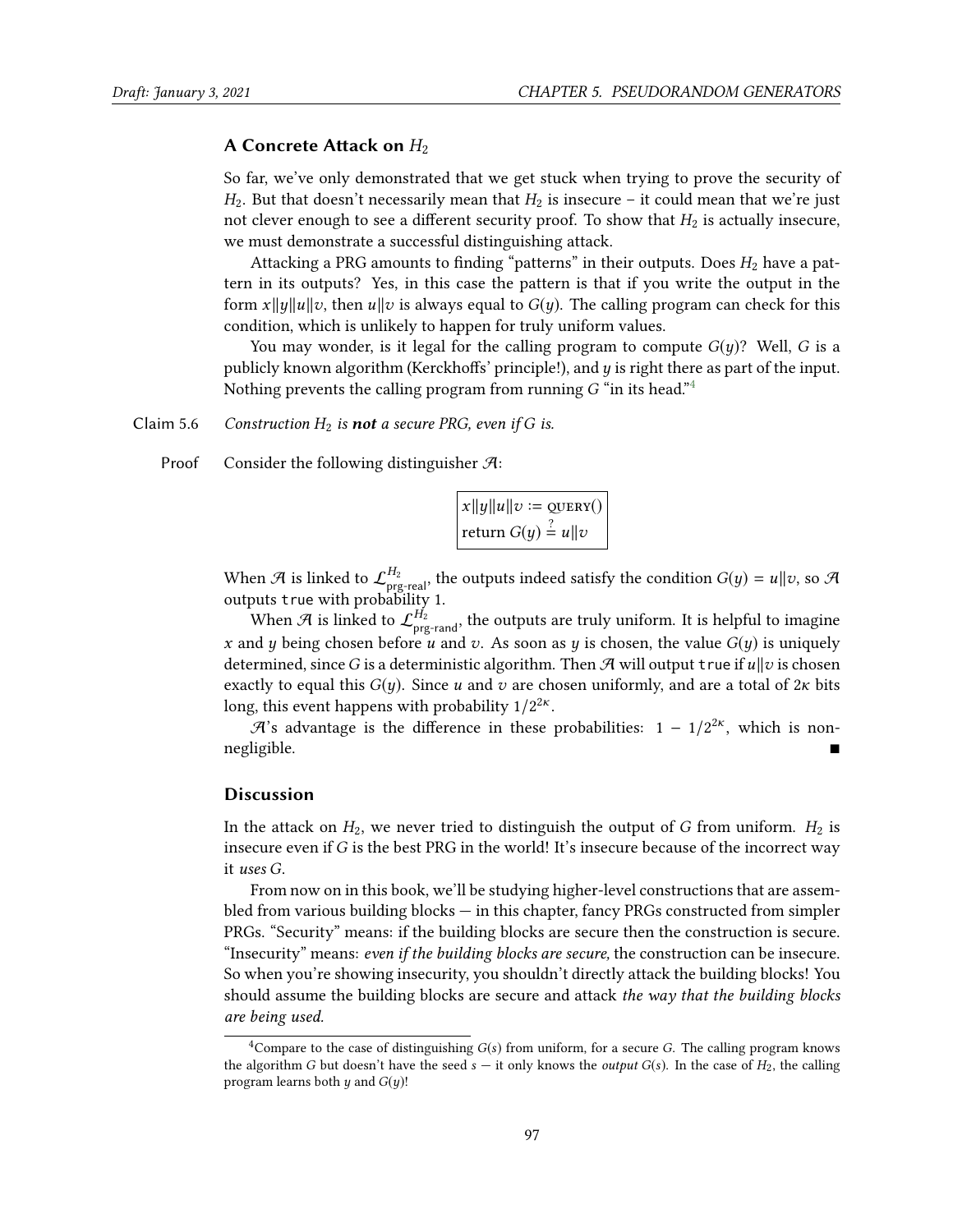## $\star$  5.5 Applications: Stream Cipher & Symmetric Ratchet

The PRG-feedback construction can be generalized in a natural way, by continuing to feed part of  $G$ 's output into  $G$  again. The proof works in the same way as for the previous construction  $-$  the security of G is applied one at a time to each application of G.

Claim 5.7 If G is a secure length-doubling PRG, then for any n (polynomial function of  $\lambda$ ) the following construction  $H_n$  is a secure PRG with stretch  $n\lambda$ :



The fact that this chain of PRGs can be extended indefinitely gives another useful functionality:

Definition 5.8 (Stream cipher) A stream cipher is an algorithm G that takes a seed s and length  $\ell$  as input, and outputs a string. It should satisfy the following requirements:

- 1.  $G(s, \ell)$  is a string of length  $\ell$ .
- 2. If  $i < j$ , then  $G(s, i)$  is a prefix of  $G(s, j)$ .
- 3. For each n, the function  $G(\cdot, n)$  is a secure PRG.

Because of the 2nd rule, you might want to think about a single infinitely long string that is the *limit* of  $G(s, n)$  as n goes to infinity. The finite-length strings  $G(s, n)$  are all the prefixes of this infinitely long string.

The PRG-feedback construction can be used to construct a secure stream cipher in the natural way: given seed s and length  $\ell$ , keep iterating the PRG-feedback main loop until  $\ell$  bits have been generated.



#### Symmetric Ratchet

Suppose Alice & Bob share a symmetric key  $k$  and are using a secure messaging app to exchange messages over a long period of time. Later in the course we will see techniques that Alice & Bob could use to securely encrypt many messages using a single key. However, suppose Bob's device is compromised and an attacker learns k. Then the attacker can decrypt all past, present, and future ciphertexts that it saw!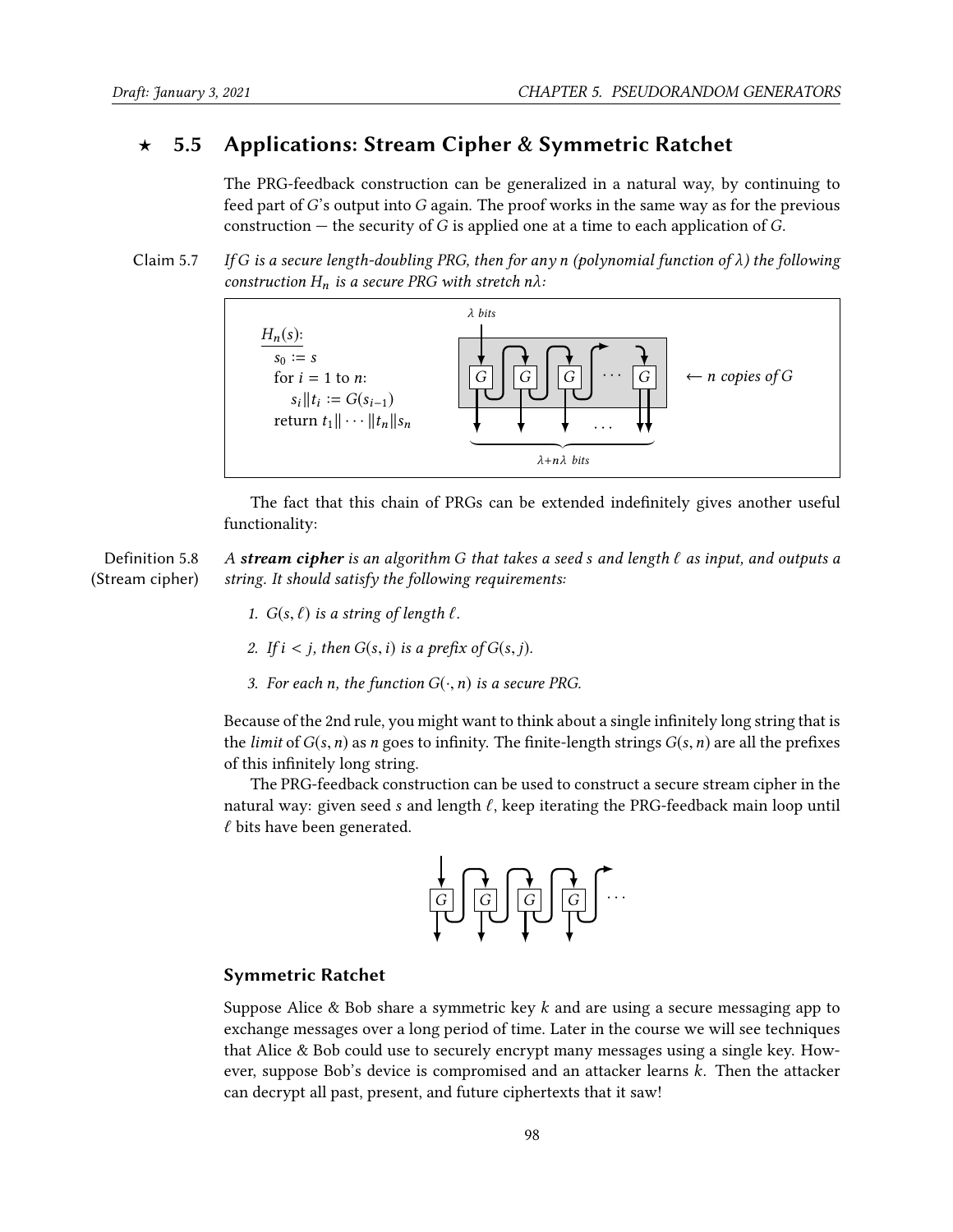Alice & Bob can protect against such a key compromise by using the PRG-feedback stream cipher to constantly "update" their shared key. Suppose they do the following, starting with their shared key k:

- $\blacktriangleright$  They use k to seed a chain of length-doubling PRGs, and both obtain the same stream of pseudorandom keys  $t_1, t_2, \ldots$
- $\blacktriangleright$  They use  $t_i$  as a key to send/receive the *i*th message. The details of the encryption are not relevant to this example.
- <span id="page-14-0"></span> $\blacktriangleright$  After making a call to the PRG, they erase the PRG input from memory, and only remember the PRG's output. After using  $t_i$  to send/receive a message, they also erase it from memory.

This way of using and forgetting a sequence of keys is called a **symmetric ratchet**.

#### Construction 5.9 (Symm Ratchet)  $s_0 = k$ for  $i = 1$  to  $\infty$ :  $s_i || t_i := G(s_{i-1})$ <br>orașe subtrom erase  $s_{i-1}$  from memory use  $t_i$  to encrypt/decrypt the *i*th message erase  $t_i$  from memory G G G G ···  $\begin{array}{ccc} s_0 & s_1 & s_2 & s_3 \\ s_1 & \bigcap & \bigcap & \bigcap \end{array}$  $\frac{t_1}{t_2}$   $\frac{t_3}{t_4}$

Suppose that an attacker compromises Bob's device after *n* ciphertexts have been sent. The only value residing in memory is  $s_n$ , which the attacker learns. Since G is deterministic, the attacker can now compute  $t_{n+1}, t_{n+2}, \ldots$  in the usual way and decrypt all future ciphertexts that are sent.

However, we can show that the attacker learns no information about  $t_1, \ldots, t_n$  from  $s_n$ , which implies that the previous ciphertexts remain safe. By compromising the key  $s_n$ , the adversary only compromises the security of *future* messages, but not *past* messages. Sometimes this property is called forward secrecy, meaning that messages in the present are protected against a key-compromise that happens in the future.

This construction is called a ratchet, since it is easy to advance the key sequence in the forward direction (from  $s_n$  to  $s_{n+1}$ ) but hard to reverse it (from  $s_{n+1}$  to  $s_n$ ). The exercises explore the problem of explicitly reversing the ratchet, but the more relevant property for us is whether the attacker learns anything about the ciphertexts that were generated before the compromise.

- Claim 5.10 If the symmetric ratchet [\(Construction 5.9\)](#page-14-0) is used with a secure PRG G and an encryption scheme  $\Sigma$  that has uniform ciphertexts (and  $\Sigma \mathcal{K} = \{0, 1\}^{\lambda}$ ), then the first n ciphertexts are<br>pseudorandom, even to an equesdropper who compromises the key s pseudorandom, even to an eavesdropper who compromises the key  $s_n$ .
	- Proof We are considering an attack scenario in which  $n$  plaintexts are encrypted, and the adversary sees their ciphertexts as well as the ratchet-key  $s_n$ . This situation is captured by the following library:

99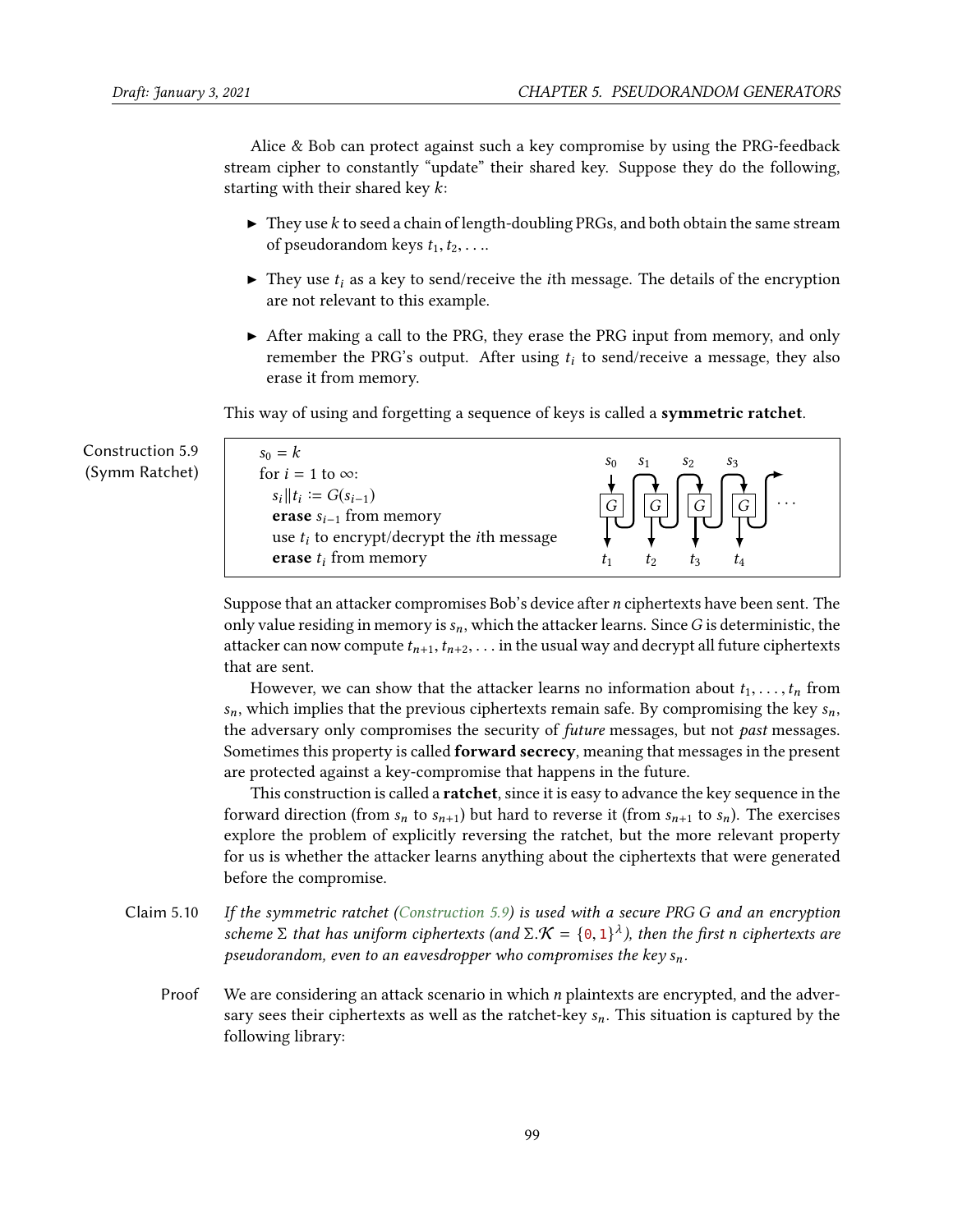

As we have seen, the shaded box (the process that computes  $t_1, \ldots, t_n$  from  $s_0$ ) is actually a PRG. Let us rewrite the library in terms of this PRG  $H_n$ :



Now, we can apply the PRG security of  $H_n$  and instead choose  $t_1, \ldots, t_n$  and  $s_n$  uniformly. This change is indistinguishable, by the security of the PRG. Note that we have not written out the standard explicit steps (factor out the first two lines of ATTACK in terms of  $\mathcal{L}_{\text{prg-real}}$ , replace with  $\mathcal{L}_{\text{prg-rand}}$ , and inline).



At this point, the encryption scheme is being used "as intended," meaning that we generate its keys  $t_i$  uniformly/indepenendtly, and use each key only for one encryption and nothing else. Formally speaking, this means we can factor out the body of the for-loop in terms of  $\mathcal{L}_{\text{otss-real}}$ :

$$
\begin{array}{|l|l|}\n\hline\n\text{ATTACK}(m_1, \ldots, m_n):\n\hline\nfor i = 1 to n:\n\begin{array}{c}\nc_1 \leftarrow \text{CTXT}(m_i) \\
s_n \leftarrow \{0, 1\}^\lambda \\
\text{return } (c_1, \ldots, c_n, s_n)\n\end{array}\n\right) \approx\n\begin{array}{|l|}\n\hline\n\text{CTXT}(m \in \Sigma \cdot \mathcal{M}): \\
\hline\nk \leftarrow \Sigma \cdot \text{KeyGen} \\
c \leftarrow \Sigma \cdot \text{Enc}(k, m)\n\end{array}
$$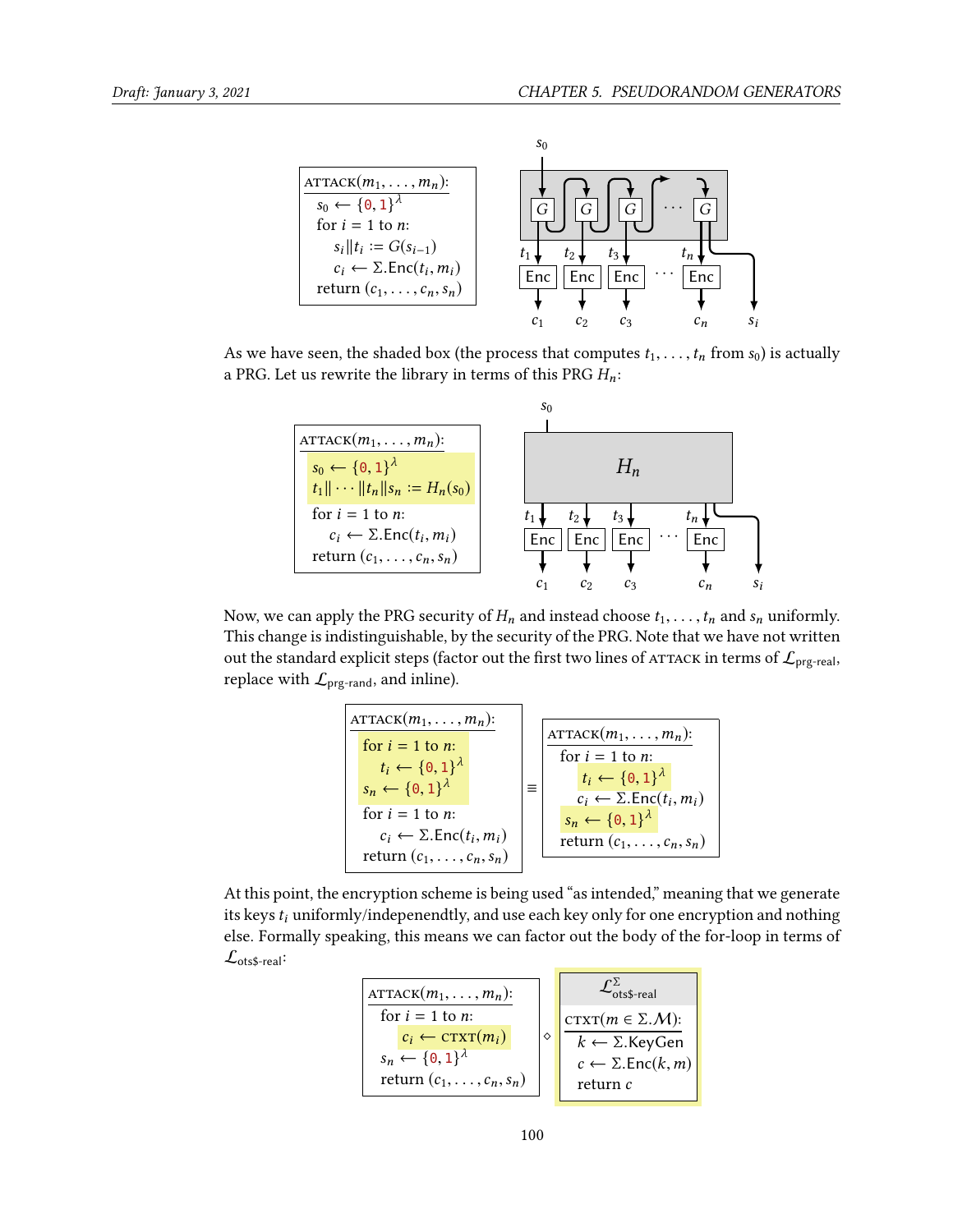We can now replace  $\mathcal{L}_{\text{ots}}$ -real with  $\mathcal{L}_{\text{ots}}$ -rand and inline the subroutine (without showing the intermediate library). The result is:

$$
\begin{array}{c}\n\text{ATTACK}(m_1, \ldots, m_n):\n\hline\n\text{for } i = 1 \text{ to } n:\n\hline\n\text{c}_i \leftarrow \sum C \\
s_n \leftarrow \{0, 1\}^{\lambda}\n\text{return } (c_1, \ldots, c_n, s_n)\n\end{array}
$$

This final library is indistinguishable from the first one. As promised, we showed that the attacker cannot distinguish the first *n* ciphertexts from random values, even when seeing  $s_n$ .  $s_n$ .

This proof used the uniform-ciphertexts property, but the same logic applies to basically any encryption property you care about — just imagine factoring out the encryption steps in terms of a different library than  $\mathcal{L}_{\text{ots,real}}$ .

## Exercises

5.1. Let  $G : \{0,1\}^{\lambda} \to \{0,1\}^{\lambda+\ell}$  be an injective (*i.e.*, 1-to-1) PRG. Consider the following distinguisher: distinguisher:

$$
\mathcal{A}
$$
  
\n $x := \text{QUERV}()$   
\nfor all  $s' \in \{0, 1\}^{\lambda}$ :  
\nif  $G(s') = x$  then return 1  
\nreturn 0

- (a) What is the advantage of  $\mathcal A$  in distinguishing  $\mathcal L^G_{\text{pre-real}}$  and  $\mathcal L^G_{\text{pre-random}}$ ? Is it negligible?
- (b) Does this contradict the fact that G is a PRG? Why or why not?
- (c) What happens to the advantage if  $G$  is not injective?

5.2. Let  $G: \{0,1\}^{\lambda} \to \{0,1\}^{\lambda+\ell}$  be an injective PRG, and consider the following distinguisher:

| $x := \text{QUERY}()$             |
|-----------------------------------|
| $s' \leftarrow \{0,1\}^{\lambda}$ |
| return $G(s') \stackrel{?}{=} x$  |

What is the advantage of  ${\cal A}$  in distinguishing  ${\cal L}^G_{\sf DIF-real}$  from  ${\cal L}^G_{\sf DIF-rand}$ ?

Hint:  $\mathbb{R}^n$  is a x redience to probabilities based on when  $\mathbb{R}^n$  is a separate the propabilities based on whether x is a  $\alpha$  not both of  $\Theta$  possible superfield  $\theta$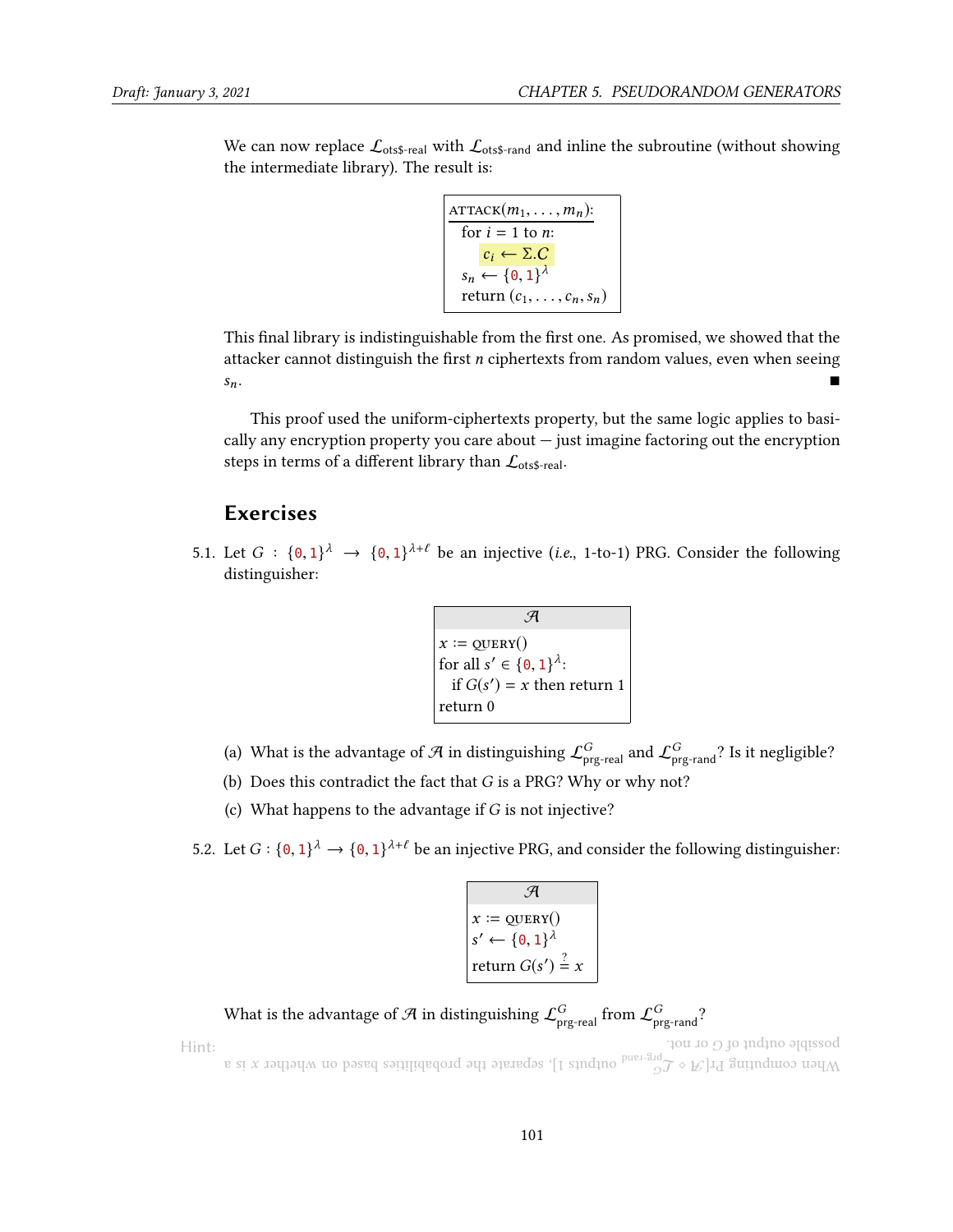5.3. For any PRG  $G : \{0,1\}^{\lambda} \to \{0,1\}^{\lambda+\ell}$  there will be many strings in  $\{0,1\}^{\lambda+\ell}$  that are impossible to get as output of  $G$ . Let S be any such set of impossible Goutputs, and impossible to get as output of G. Let S be any such set of impossible G-outputs, and consider the following adversary that has S hard-coded:

$$
\mathcal{A}
$$
  

$$
x := \text{QUERV}()
$$
  
return  $x \in S$ 

What is the advantage of  $\cal H$  in distinguishing  ${\cal L}^G_{\text{or}g\text{-}{\text{real}}}$  from  ${\cal L}^G_{\text{or}g\text{-}{\text{rand}}}.$  Why does an adversary like this one not automatically break every PRG?

5.4. Show that the scheme from [Section 5.3](#page-5-1) does not have *perfect* one-time secrecy, by showing that there must exist two messages  $m_1$  and  $m_2$  whose ciphertext distributions differ.

```
Hint:
            \mathbb{R}^n spart of \mathbb{R}^n if \{0\} is \mathbb{R}^n if \{1\} and \mathbb{R}^n if \mathbb{R}^n if \{1\} is \mathbb{R}^n if \{1\} and \mathbb{R}^n if \{1\} and \mathbb{R}^n is \mathbb{R}^n if \{1\} and \mathbb{R}^n if \{1\1s of sentiledistributions as \frac{1}{2} and \frac{1}{2} m \frac{1}{2} m \frac{1}{2} m \frac{1}{2} m \frac{1}{2} m \frac{1}{2} m \frac{1}{2} m \frac{1}{2} m \frac{1}{2} m \frac{1}{2} m \frac{1}{2} m \frac{1}{2} m \frac{1}{2} m \frac{1}{2} m \frac{1}{2and s_2. Note that it is legitimate for an attacker to \sim know \sim s_1 and s_2, as the suce properties to \simalone, and do not depend on the random choices made "at runtime" — when the library executes
                                                                                                                                    the encryption algorithms.
```
- 5.5. The proof of [Claim 5.5](#page-9-1) applies the PRG security rule to both of the calls to G, starting with the first one. Describe what happens when you try to apply the PRG security of  $G$  to these two calls in the opposite order. Does the proof still work, or does it work only in the order that was presented?
- 5.6. Let  $\ell' > \ell > 0$ . Extend the "PRG feedback" construction to transform any PRG of stretch  $\ell'$  into a PRG of stretch  $\ell'$ . Formally define the new PRG and prove its security using the  $\ell$  into a PRG of stretch  $\ell'$ . Formally define the new PRG and prove its security using the security of the underlying PRG security of the underlying PRG.
- 5.7. Prove that if G is a secure PRG, then so is the function  $H(s) = G(\overline{s})$ .
- 5.8. Let  $G : \{0,1\}^{\lambda} \to \{0,1\}^{3\lambda}$  be a secure length-**tripling** PRG. For each function below, state<br>whether it is also a secure PPG. If the function is a secure PPG give a proof. If not, then whether it is also a secure PRG. If the function is a secure PRG, give a proof. If not, then describe a successful distinguisher and explicitly compute its advantage. When we write  $a||b||c := G(s)$ , each of a, b, c have length  $\lambda$ .

| (a) | $H(s)$ :<br>$x  y  z := G(s)$<br>return $G(x)  G(z)$    | (d) | $H(s)$ :<br>$x := G(s)$<br>$y := G(\theta^{\lambda})$<br>return $x  y$       |
|-----|---------------------------------------------------------|-----|------------------------------------------------------------------------------|
| (b) | $H(s)$ :<br>$x  y  z := G(s)$<br>return $x  y$          |     |                                                                              |
| (c) | $H(s)$ :<br>$x := G(s)$<br>$y := G(s)$<br>return $x  y$ | (e) | $H(s)$ :<br>$x := G(s)$<br>$y := G(\theta^{\lambda})$<br>return $x \oplus y$ |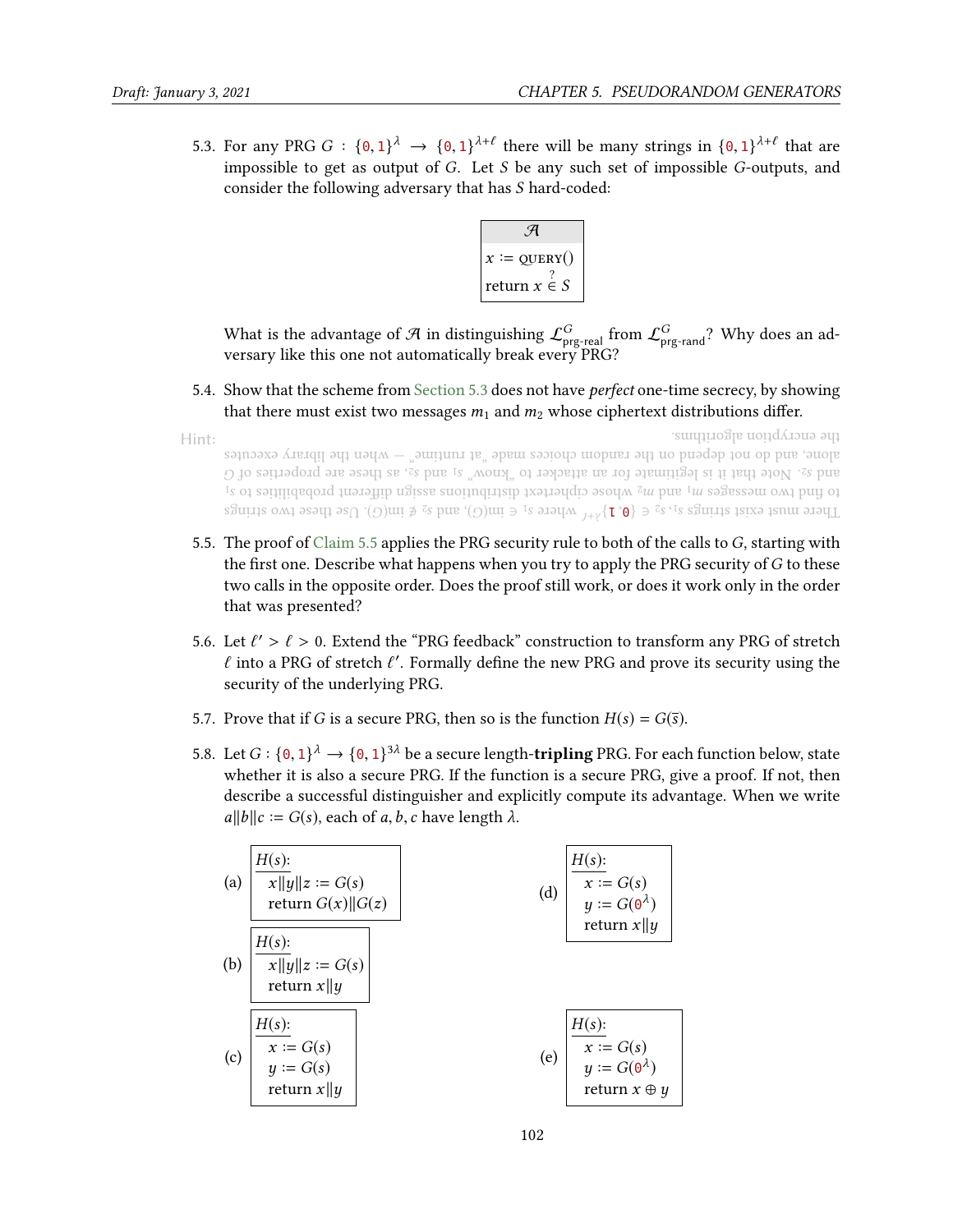| $1// H: \{0, 1\}^{2\lambda} \rightarrow \{0, 1\}^{3\lambda}$             |     | $1/H: \{0,1\}^{2\lambda} \rightarrow \{0,1\}^{6\lambda}$           |
|--------------------------------------------------------------------------|-----|--------------------------------------------------------------------|
| $H(s_L  s_R)$ :<br>$x := G(s_L)$<br>$y := G(s_R)$<br>return $x \oplus y$ | (g) | $H(s_L  s_R)$ :<br>$x := G(s_L)$<br>$y := G(s_R)$<br>return $x  y$ |

5.9. Let  $G : \{0,1\}^{\lambda} \to \{0,1\}^{3\lambda}$  be a secure length-**tripling** PRG. Prove that each of the follow-<br>ing functions is also a secure PRG. ing functions is also a secure PRG:

(a)  

$$
\overline{H(s_L||s_R):}
$$
  
(b)  

$$
\overline{H(s_L||s_R):}
$$
  

$$
y := G(s_R)
$$
  
return  $s_L||y$ 

Note that H includes half of its input directly in the output. How do you reconcile this fort with the conclusion of Evergies  $5.14(b)$ ? fact with the conclusion of [Exercise 5.14\(b\)?](#page-19-0)

(b) 
$$
\begin{aligned} \n\begin{aligned}\n\text{(b)} \quad & \frac{H(s_L \parallel s_R)}{1 + \text{ return } G(s_L)} \\
& \frac{H(s_L \parallel s_R)}{1 + \text{ return } G(s_L)}\n\end{aligned}
$$

 $\star$  5.10. Let G be a secure length-doubling PRG. One of the following constructions is a secure PRG and one is not. Which is which? Give a security proof for one and an attack for the other.



Hint: Claually when something is insecure, it's insecure for any choice of building block. In this case, the attack only works for certain  $G$ . Basically, you will need to construct a particular  $G$ , prove that it's a secure PRG, and then prove that  $H_1/H_2$  is not secure when using this G.

5.11. A frequently asked question in cryptography forums is whether it's possible to determine which PRG implementation was used by looking at output samples.

Let  $G_1$  and  $G_2$  be two PRGs with matching input/output lengths. Define two libraries  $\mathcal{L}^{G_1}_{\text{which-pr}}$  and  $\mathcal{L}^{G_2}_{\text{which-pr}}$  as follows:

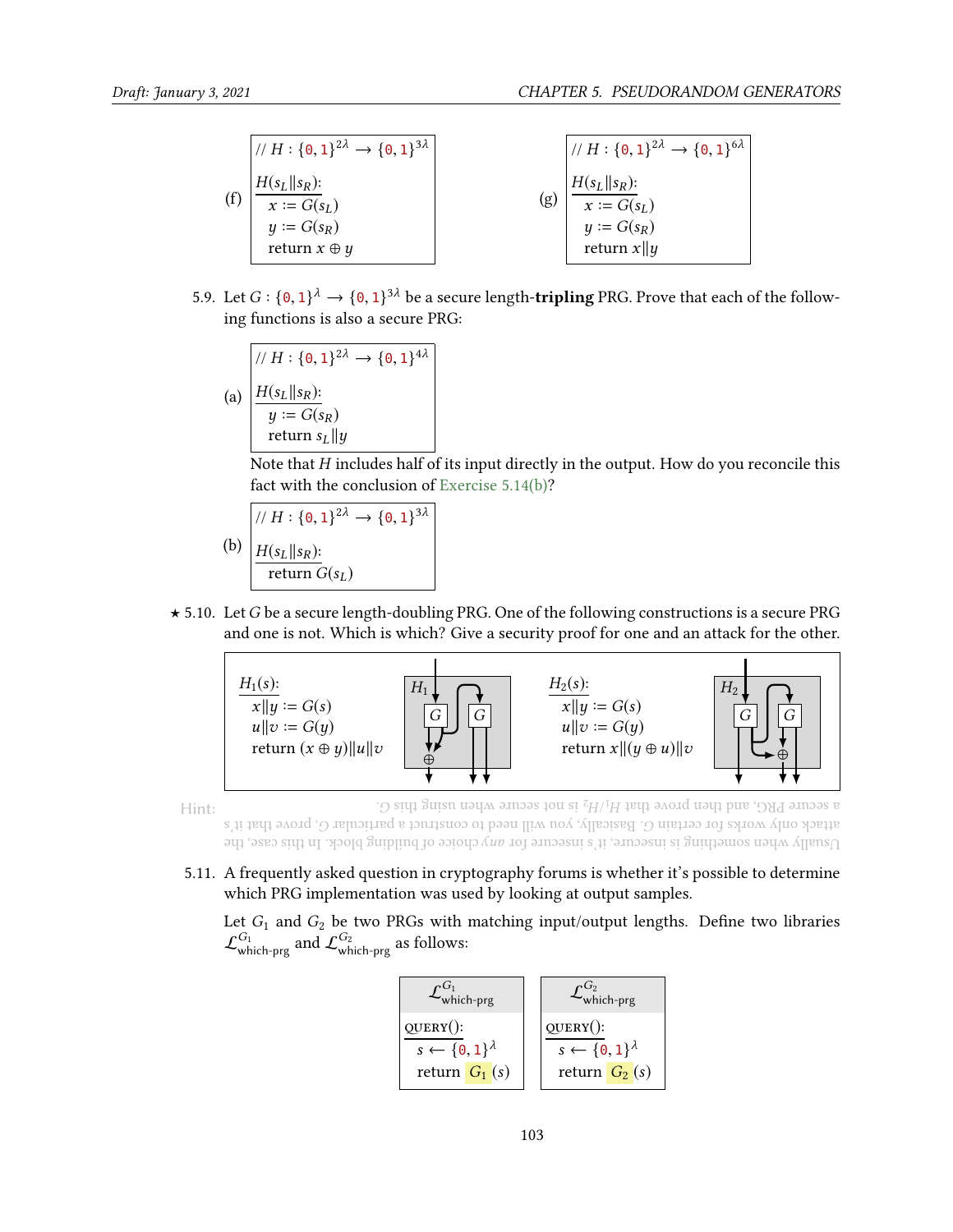Prove that if  $G_1$  and  $G_2$  are both secure PRGs, then  $\mathcal{L}^{G_1}_{\text{which-prg}} \approx \mathcal{L}^{G_2}_{\text{which-prg}}$  – that is, it is infeasible to distinguish which PPG was used simply by receiving output samples infeasible to distinguish which PRG was used simply by receiving output samples.

- 5.12. Let  $G_1$  and  $G_2$  be deterministic functions, each accepting inputs of length  $\lambda$  and producing outputs of length <sup>3</sup>λ.
	- (a) Define the function  $H(s_1 || s_2) = G_1(s_1) \oplus G_2(s_2)$ . Prove that if **either** of  $G_1$  or  $G_2$  (or both) is a secure PRG, then so is H.
	- (b) What can you say about the simpler construction  $H(s) = G_1(s) \oplus G_2(s)$ , when one of  $G_1, G_2$  is a secure PRG?
- $\star$  5.13. Prove that if PRGs exist, then P  $\neq$  NP.

```
Hint:
        be the contrapositive! Prove the contrapositive! Use the powerful assumption that P = \{y \in \mathbb{R} \mid y\} to \{y \in \mathbb{R} \mid y\}construct an ecient adversary to attack any candidate PRG.
```
5.14. (a) Let f be any function. Show that the following function G is **not** a secure PRG, no matter what  $f$  is. Describe a successful distinguisher and explicitly compute its advantage:



<span id="page-19-0"></span>(b) Let  $G: \{0,1\}^{\lambda} \to \{0,1\}^{\lambda+\ell}$  be a candidate PRG. Suppose there is a polynomial-time algorithm V with the property that it inverts G with non-negligible probability. That algorithm V with the property that it inverts G with non-negligible probability. That is,

$$
\Pr_{s \leftarrow \{0,1\}^{\lambda}} \left[ V(G(s)) = s \right] \text{ is non-negligible.}
$$

Show that if an algorithm  $V$  exists with this property, then  $G$  is not a secure PRG. In other words, construct a distinguisher contradicting the PRG-security of G and show that it achieves non-negligible distinguishing advantage.

*Note:* Don't assume anything about the output of  $V$  other than the property shown above. In particular, V might very frequently output the "wrong" thing.

- 5.15. Let  $s_0, s_1, \ldots$  and  $t_1, t_2, \ldots$  be defined as in the symmetric ratchet [\(Construction 5.9\)](#page-14-0).
	- (a) Prove that if G is a secure PRG then the following two libraries are indistinguishable, for any polynomial-time algorithm  $\mathcal{A}$ :

| Left                           | $\mathcal{L}_{\text{right}}$            |         |
|--------------------------------|-----------------------------------------|---------|
| TEST():                        | $s_{n-1} \leftarrow \{0, 1\}^{\lambda}$ | TEST(): |
| $s_n    t_n := G(s_{n-1})$     | $\tilde{t} = \mathcal{A}(s_n)$          |         |
| $\tilde{t} = \mathcal{A}(s_n)$ | $t_n \leftarrow \{0, 1\}^{\lambda}$     |         |
| return $\tilde{t} = t_n$       | return $\tilde{t} = t_n$                |         |

- (b) What is Pr[TEST outputs true] in  $\mathcal{L}_{\text{right}}$ ?
- (c) Prove that for any polynomial-time algorithm  $\mathcal{A}$ ,  $Pr[\mathcal{A}(s_n) = t_n]$  is negligible, where  $s_n, t_n$  are generated as in the symmetric ratchet construction.